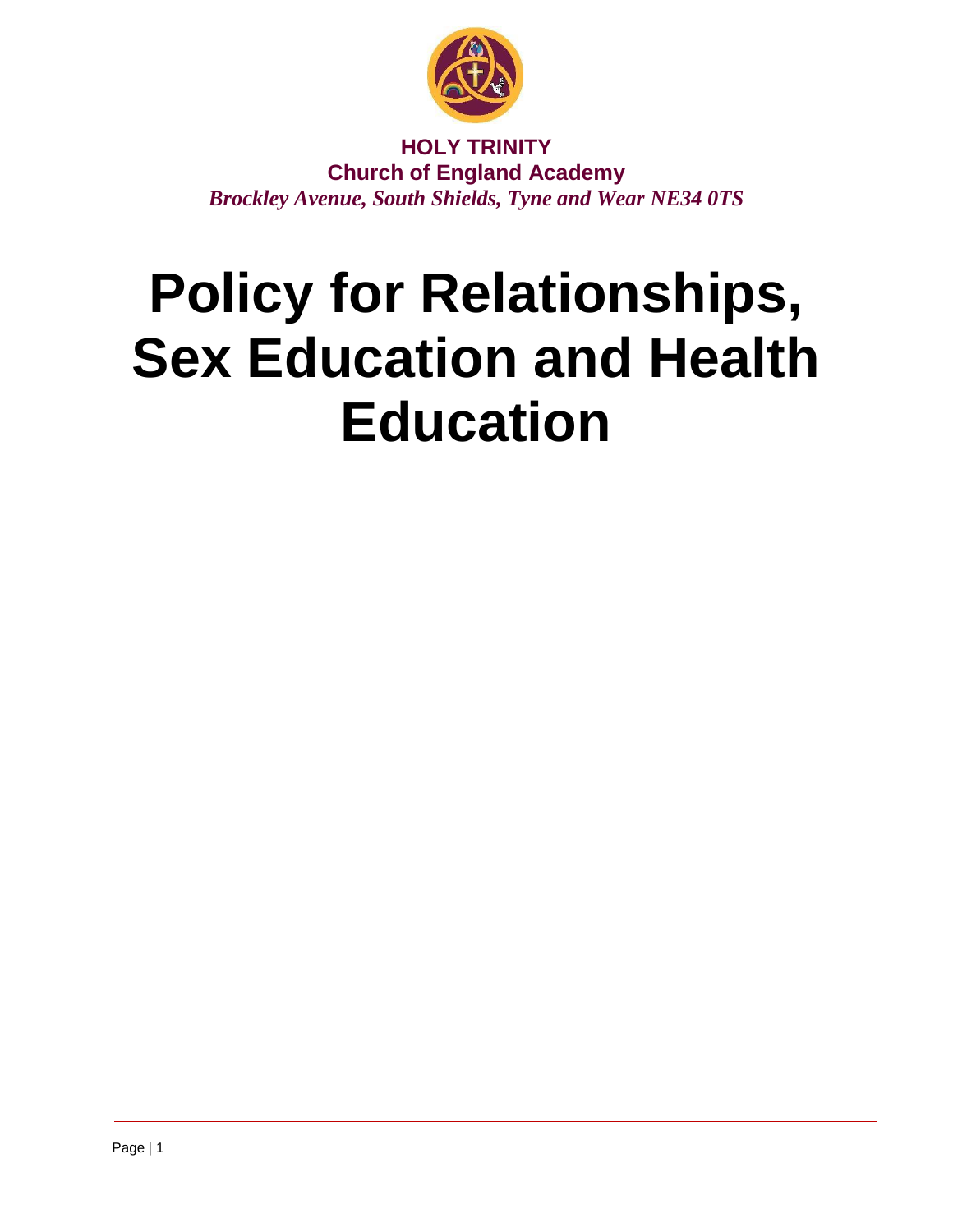# **Contents**

# <span id="page-1-0"></span>**1. Statement of Intent**

At Holy Trinity CE Academy, we understand our responsibility to deliver a high-quality, age appropriate and evidence based relationships, sex and health curriculum for all of our pupils. This policy sets out the framework for our relationships, sex and health curriculum providing clarity on how it is informed and delivered, In developing this policy we have followed the principles in the Church of England Charter for faith sensitive and inclusive relationships education, relationships and sex education (RSE) and health education (RSHE) (Appendix 1)

The school is committed to making reasonable adjustments wherever possible to promote accessibility and inclusivity of the curriculum. The school understands that pupils with SEND or other needs (such as those with social, emotional or mental health needs) are entitled to learn about relationships, sex and health education and the programme will be designed to be inclusive of all pupils.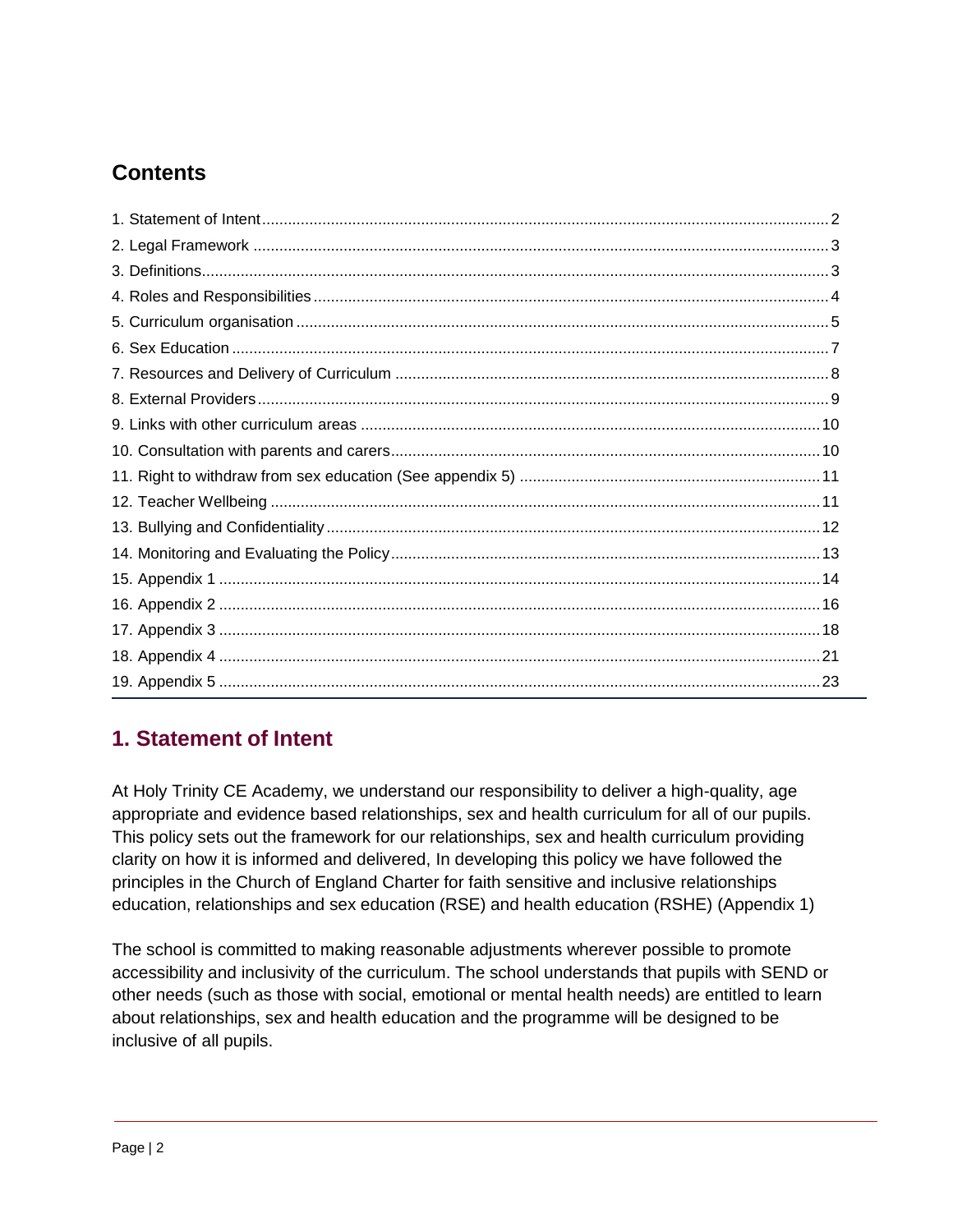# <span id="page-2-0"></span>**2. Legal Framework**

This policy has been developed with regard to legislation and statutory guidance including, but not limited to, the following:-

- Section 80A of the Education Act 2002
- Children and Social Work Act 2017
- The Relationships Education, Relationships and Sex Education and Health Education (England) Regulations 2019
- Equality Act 2010
- DfE (2019) 'Relationships, Education, Relationships and Sex Education (RSE) and Health Education'
- DfE (2013) 'Science programmes of study: key stages 1 and 2'
- DfE Guidance 'Plan your relationships, sex and health curriculum' Information to help school leaders plan, develop and implement the new statutory curriculum. September 2020 [https://www.gov.uk/guidance/plan-your-relationships-sex-and-health-curriculum#creating-a](https://www.gov.uk/guidance/plan-your-relationships-sex-and-health-curriculum#creating-a-policy-for-the-new-curriculum)[policy-for-the-new-curriculum](https://www.gov.uk/guidance/plan-your-relationships-sex-and-health-curriculum#creating-a-policy-for-the-new-curriculum)

This policy works in conjunction with the following policies:

- **Safeguarding**
- Behaviour
- SEND
- Equal Opportunities
- Anti-bullying
- Mental Health and Well-being
- Pupil Confidentiality
- Inclusion
- Social, Moral and Cultural
- Spirituality

# <span id="page-2-1"></span>**3. Definitions**

For the purposes of this policy **"Relationships and sex education"** is defined as teaching pupils about healthy, respectful relationships, focusing on family and friendships, in all contexts, including online, as well as developing an understanding of human sexuality.

For the purpose of this policy **"Health education"** is defined as teaching pupils about physical health and mental wellbeing, focusing on recognising the link between the two and being able to make healthy lifestyle choices.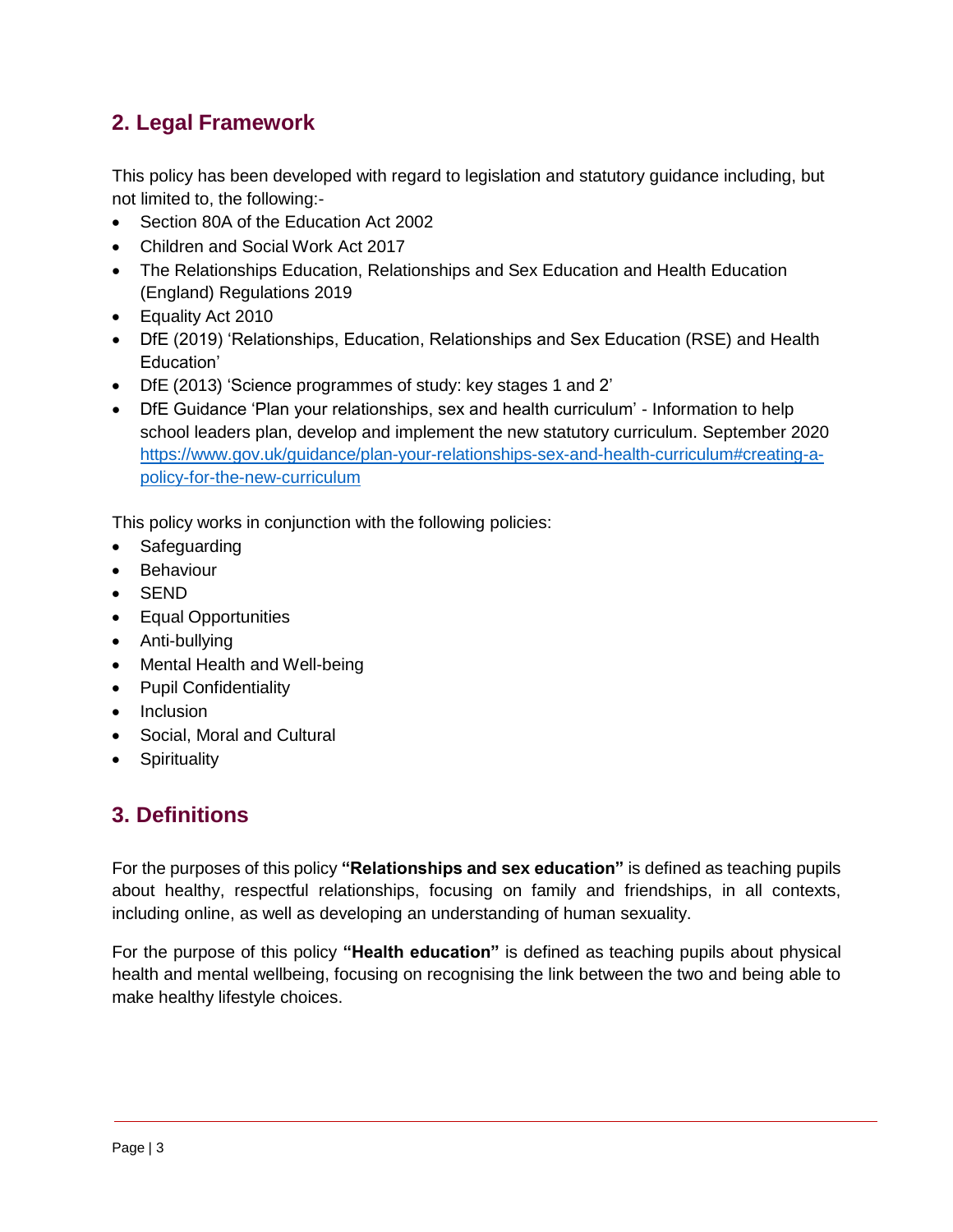# <span id="page-3-0"></span>**4. Roles and Responsibilities**

The Governing Body is responsible for:

- Ensuring all pupils make progress in achieving the expected educational outcomes.
- Ensuring the curriculum is well led, effectively managed and well planned.
- Evaluating the quality of provision through regular and effective self-evaluation.
- Ensuring teaching is delivered in ways that are accessible to all pupils with SEND.
- Providing clear information for parents on subject content and their rights to request that their children are withdrawn.
- Making sure the subjects are resourced, staffed and timetabled in a way that ensures the school can fulfil its legal obligations.
- Ensuring the religious ethos of the school is maintained and developed through the subjects.

The Head teacher is responsible for:

- The overall implementation of this policy.
- Ensuring staff are suitably trained to deliver the subjects.
- Ensuring that parents are fully informed of this policy.
- Reviewing requests from parents to withdraw their children from the subjects.
- Discussing requests for withdrawal with parents.
- Organising alternative education for pupils, where necessary, that is appropriate and purposeful.
- Reporting to the governing board on the effectiveness of this policy.
- Reviewing this policy on an annual basis.

The relationships, sex and health education subject leader is responsible for:

- Overseeing the delivery of the subjects.
- Ensuring the subjects are age-appropriate and high-quality.
- Ensuring teachers are provided with adequate resources to support teaching of the subjects.
- Ensuring the school meets its statutory requirements in relation to the relationships, [sex] and health curriculum.
- Ensuring the relationships, [sex] and health curriculum is inclusive and accessible for all pupils.
- Working with other subject leaders to ensure the relationships, [sex] and health curriculum complements, but does not duplicate, the content covered in the national curriculum.
- Monitoring and evaluating the effectiveness of the subjects and providing reports to the headteacher.

The appropriate teachers are responsible for: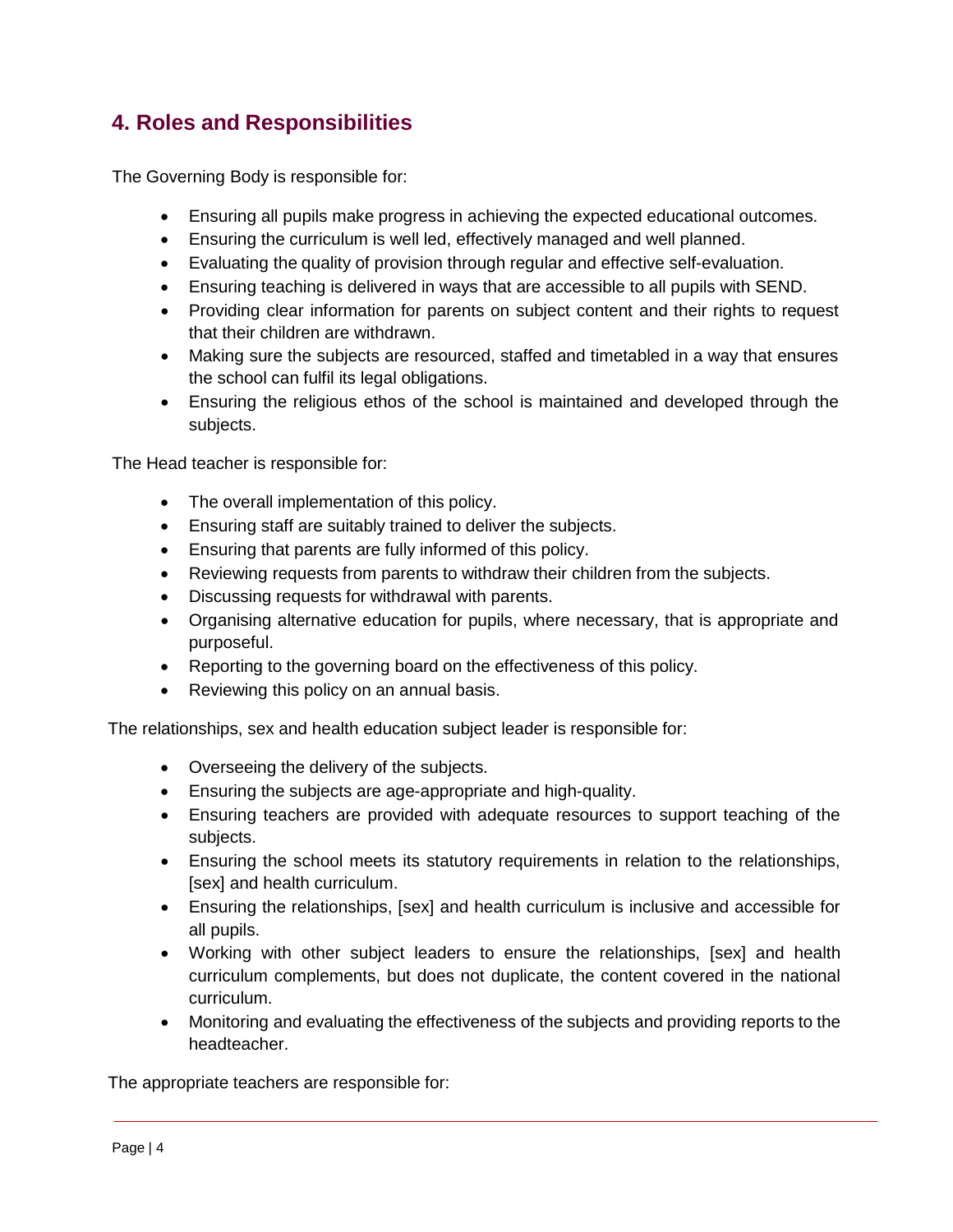- Delivering a high-quality and age-appropriate relationships, [sex] and health curriculum in line with statutory requirements.
- Using a variety of teaching methods and resources to provide an engaging curriculum that meets the needs of all pupils.
- Ensuring they do not express personal views or beliefs when delivering the programme.
- Modelling positive attitudes to relationships, [sex] and health education.
- Responding to any safeguarding concerns in line with the Child Protection and Safeguarding Policy.
- Acting in accordance with planning, monitoring and assessment requirements for the subjects.
- Liaising with the SENCO to identify and respond to individual needs of pupils with SEND.
- Liaising with the School Nurse, where appropriate, to support the delivery of the curriculum.
- Working with the relationships, [sex] and health education subject leader to evaluate the quality of provision

The SENCO is responsible for:

- Advising teaching staff how best to identify and support pupils' individual needs.
- Advising staff on the use of TAs in order to meet pupils' individual needs.
- Determining interventions and accessibility to the correct intervention.
- Ensuring:
	- $\circ$  the needs of all pupils are met
	- o the curriculum is fully accessible
	- o education, health and care (EHC) plans are followed
	- o that teaching is differentiated to support pupils with SEND to fully access the curriculum. This might include revisiting earlier topics or spending longer on a topic.

The specific duties set out in:

- schedule 10 of the Equality Act 2010 to support the participation of disabled pupils
- chapter 6 of the SEND code of practice, to support the participation of pupils with SEND

## <span id="page-4-0"></span>**5. Curriculum organisation**

Our curriculum aims:

At Holy Trinity CE Academy, we believe that RSHE helps to give pupils the knowledge, skills and understanding they need to lead confident, healthy, independent lives, in order to become informed, active and responsible citizens. RSHE also flows through all other curriculum areas. Under the new guidance issued by the DfE, by September 2021, Relationships Education at primary school will be compulsory. We believe that, to be effective, RSE should always be taught within a broader PSHE education programme.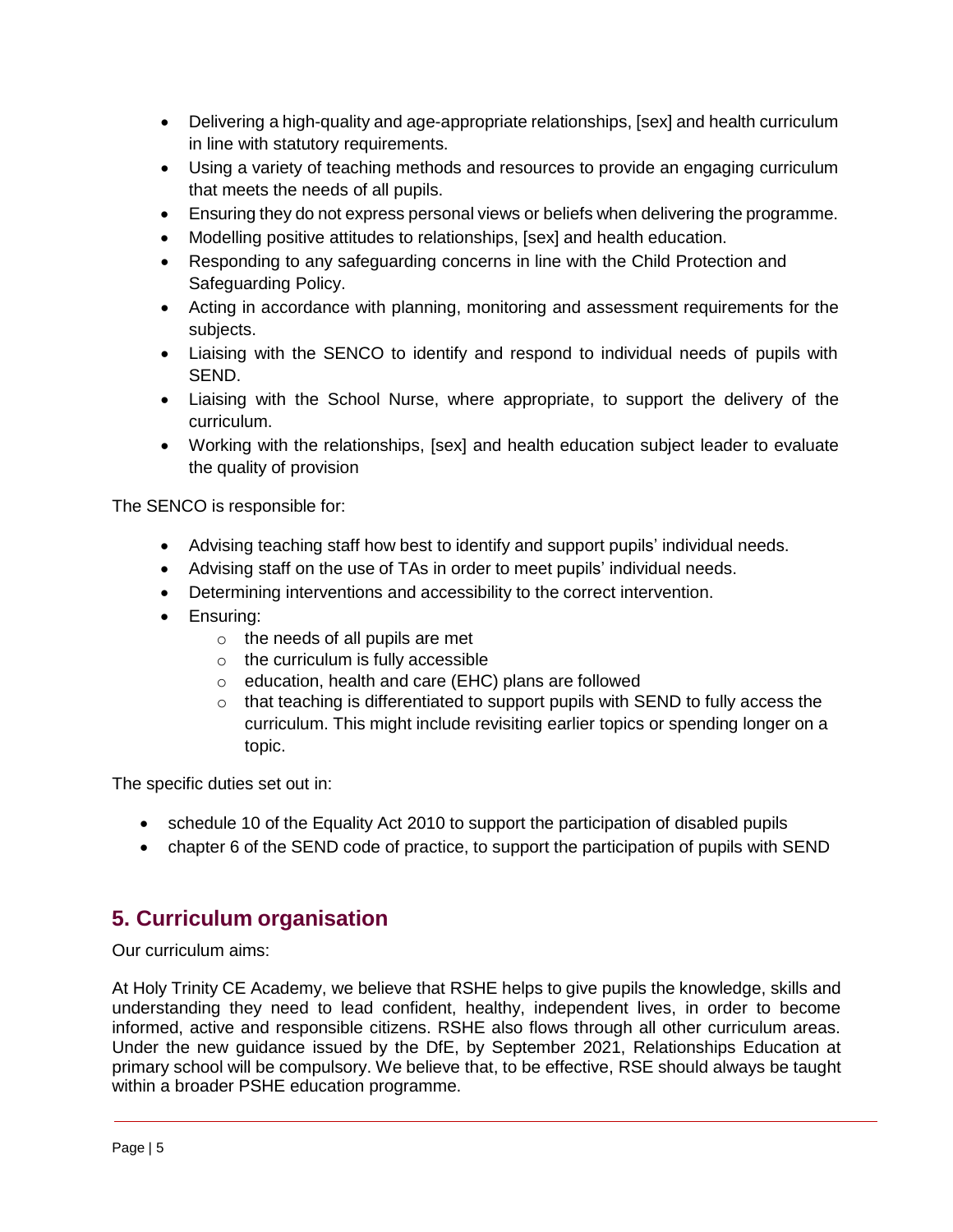RSE enhances and is enhanced by learning related to topics including anti-bullying; keeping safe on and off line; keeping physically and mentally healthy, learning about drugs, alcohol and tobacco; and the development of skills and attributes such as communication skills, managing peer pressure, risk management, resilience and decision making.

The aims of PSHE and RSE (RSHE) at Holy Trinity are to:

- Promote the spiritual, moral, cultural, mental and physical development of all pupils
- Prepare pupils for the opportunities, responsibilities and experiences of later life
- Encourage pupils to value themselves and others
- Allow pupils to acknowledge and appreciate difference and diversity
- Teach pupils how to make informed choices
- Prepare pupils to be positive and active members of a democratic society
- Teach pupils to understand what constitutes a safe and healthy lifestyle
- Provide a framework in which sensitive discussions can take place
- Promote safety in forming and maintaining relationships,
- Provide pupils with a toolkit for understanding and managing their emotions
- Provide pupils with the opportunities to consider issues which may affect their own lives and/or
- Help pupils to identify the characteristics of healthy relationships, how relationships may affect mental and physical health; and how to stay safe online.
- Prepare pupils for puberty, and give them an understanding of sexual development and the importance of health and hygiene
- Help pupils develop feelings of self-respect, confidence and empathy
- Create a positive culture around issues of sexuality and relationships
- Teach pupils the correct vocabulary to describe themselves and their bodies

Ahead of implementation, we will consider the impact of coronavirus (COVID-19) on the delivery of the curriculum and adapt our approach, as appropriate. Many topics within relationships, sex and health education will support pupils with their experience of the pandemic and engage with their education as they return to school.

We will take into account local health profiles of children and young people within the catchment area of the school, which can help to identify local priorities in the curriculum

The delivery of the relationships education and health education coincide with one another and will be delivered as part of the school's PSHE curriculum.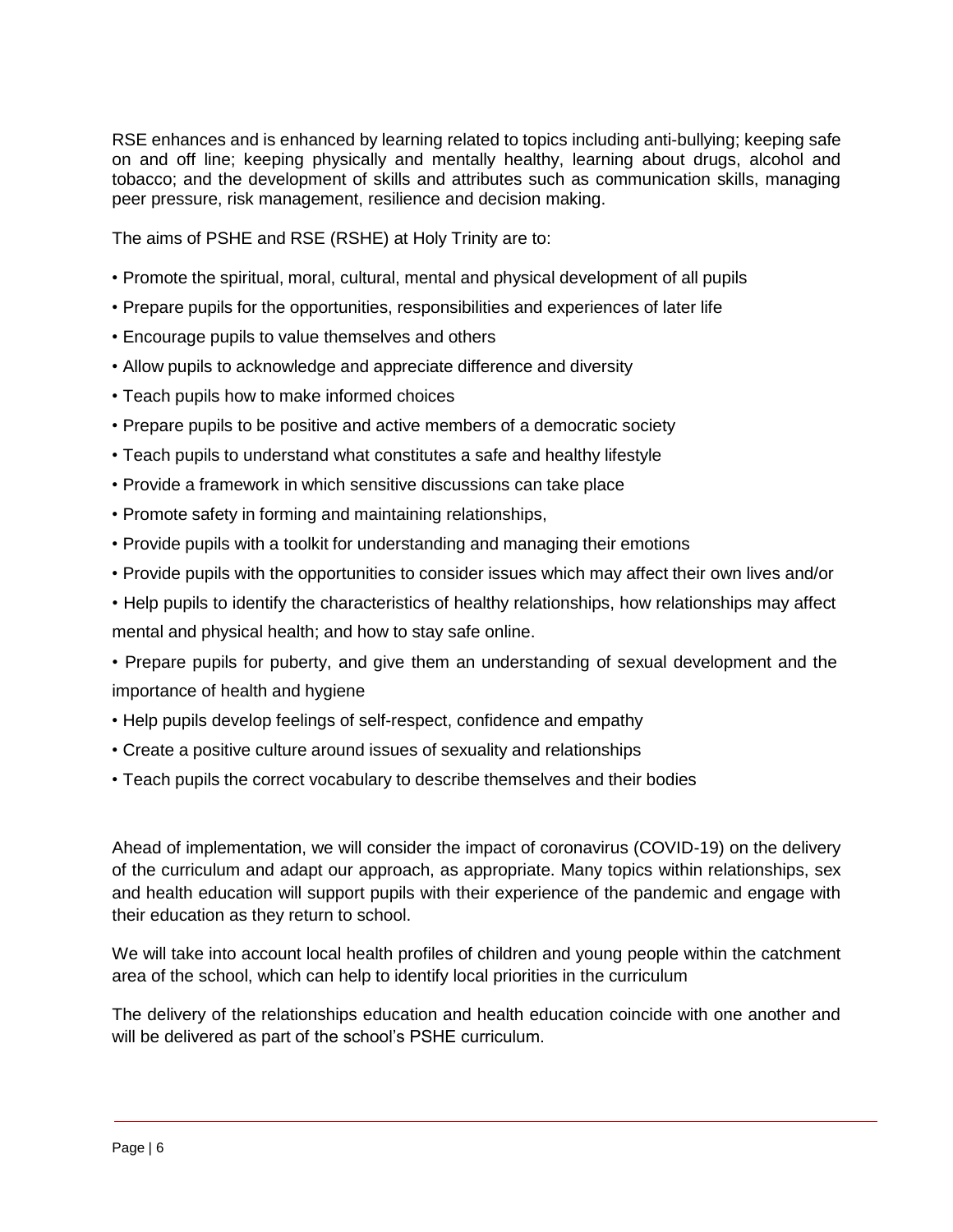The relationships and health curriculum has been organised in line with the statutory requirements outlined in the DfE (2019) 'Relationships, Education, Relationships and Sex Education (RSE) and Health Education' guidance

The relationships and health curriculum takes into account the views of teachers, pupils and parents. We are dedicated to ensuring our curriculum meets the needs of the whole-school community.

The relationships and health curriculum is informed by issues in the school and wider community to ensure it is tailored to pupil's wider needs and we have consulted with parents, pupils and staff on the development of this policy in line with section 12 of this policy.

Any parent, teacher or pupil wishing to provide feedback about the curriculum can do so at any time during the academic year by contacting the Head Teacher.

When organising the curriculum the religious backgrounds of all pupils will be considered, so that the topics that are covered are taught appropriately.

An overview of Relationships Education and what pupils will know by the end of primary school is at Appendix 2. An overview of Health Education and what pupils will know by the end of primary school is at Appendix 3.

The school is free to determine within the statutory curriculum content outlined in Appendix 2 what pupils are taught during each year group and the school always considers the age and development of pupils when deciding what will be taught in each year group. A summary of the content that will be taught during each Year Group is outlined at Appendix 4.

# <span id="page-6-0"></span>**6. Sex Education**

The DfE recommends that *all* primary schools should have a sex education programme in place. This should be tailored to the age, and physical and emotional maturity of pupils, and should ensure that boys and girls are prepared for the changes that adolescence brings, drawing on knowledge of the human life cycle.

All pupils must be taught the aspects of sex education outlined in the primary science curriculum – this includes teaching about the main external parts of the human body, how it changes as it grows from birth to old age, including puberty, and the reproductive process in some plants and animals.

At our school, we teach pupils sex education beyond what is required of the science curriculum.

Parents are consulted on the organisation and delivery of our sex education curriculum in accordance with section 6 and section 12 of this policy and are given the opportunity to feedback on what should be taught through sex education.

The age and development of pupils is always considered when delivering sex education.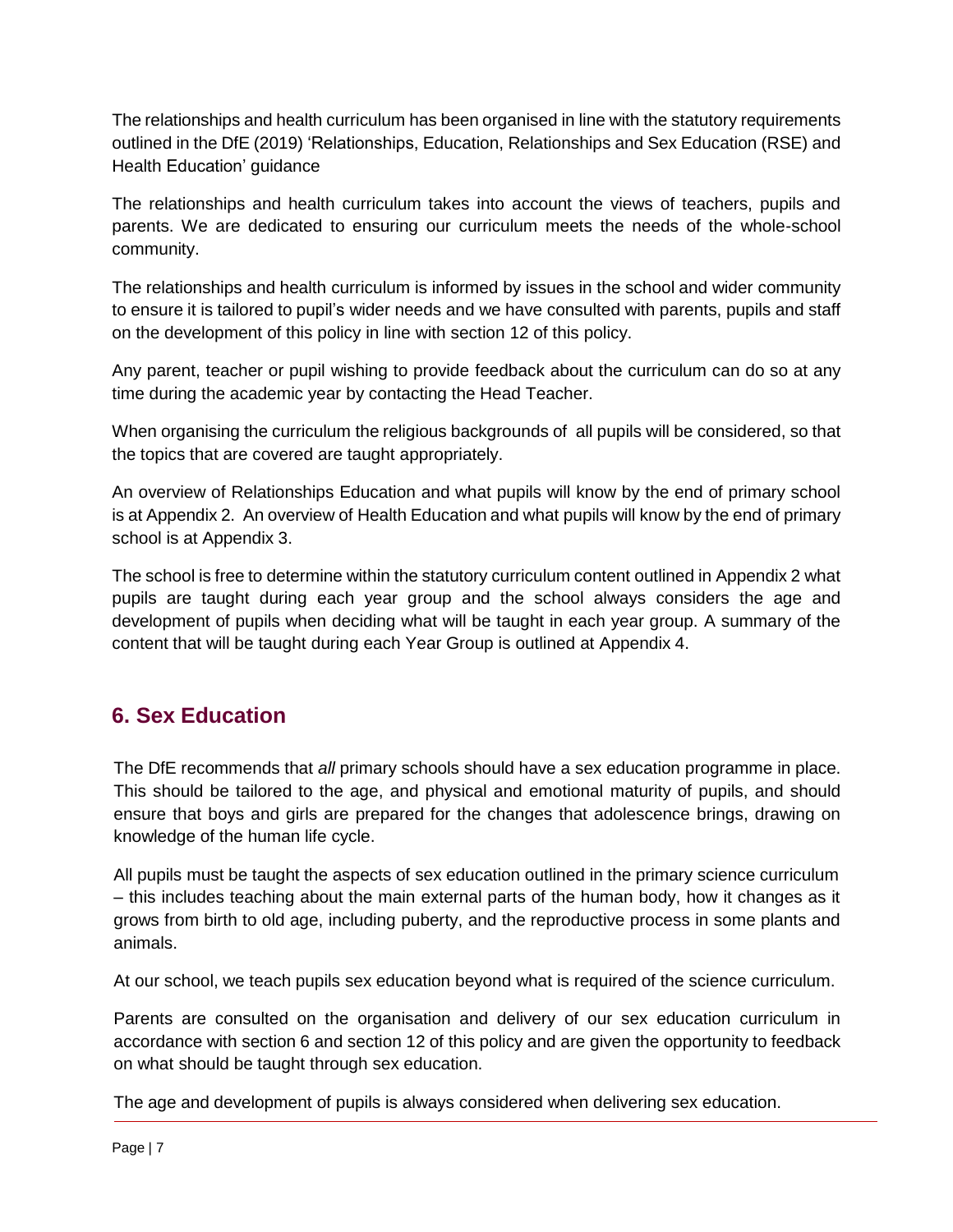A summary of the content that is currently taught during each Year Group is outlined at Appendix 5.

# <span id="page-7-0"></span>**7. Resources and Delivery of Curriculum**

We will teach the curriculum to reflect the requirements set out in law, particularly the Equalities Act 2010, so that pupils understand what the law does, and does not, allow, and the wider implications of decisions they make.

At the point we consider it appropriate to teach pupils about LGBTQ+, we will ensure that this content is fully integrated into the relationships, sex and health curriculum, rather than delivered as a stand alone lesson.

Pupils will be taught about LGBTQ+ from Early Years onwards and formally in Upper Key Stage 2; however we will always consider the development and maturity of pupils before teaching this topic.

Teachers will ensure that pupils' views are listened to and will encourage them to ask questions and engage in discussion. Teachers will answer questions sensitively, honestly and appropriately to the pupil's age.

The schools ensures that all teaching resources and materials are appropriate for the age and maturity of pupils, their religious backgrounds and sensitive to their needs.

We consult with parents, and at all points of delivery of this programme will provide examples of the resources that we plan to use as we want to reassure parents and enable them to continue the conversations started in class at home.

Inappropriate videos, images etc will not be used and resources will be selected with sensitivity given to the age, developmental stage and cultural background of pupils.

Any resources or materials used to support learning will be formally assessed by the relationships, sex and health education subject leader before use to ensure they are appropriate for the age and maturity of pupils, meet the outcome of the relevant part of the curriculum, and are in line with the school's legal duties in relation to impartiality.

We will not under any circumstances use resources produced by organisations that take extreme political stances on matters. This is the case even if the material itself is not extreme, as the use of it could imply endorsement or support of the organisation.

[https://www.gov.uk/government/publications/relationships-education-relationships-and-sex](https://www.gov.uk/government/publications/relationships-education-relationships-and-sex-education-rse-and-health-education/annex-b-resources-for-relationships-education-relationships-and-sex-education-rse-and-health-education)[education-rse-and-health-education/annex-b-resources-for-relationships-education](https://www.gov.uk/government/publications/relationships-education-relationships-and-sex-education-rse-and-health-education/annex-b-resources-for-relationships-education-relationships-and-sex-education-rse-and-health-education)[relationships-and-sex-education-rse-and-health-education](https://www.gov.uk/government/publications/relationships-education-relationships-and-sex-education-rse-and-health-education/annex-b-resources-for-relationships-education-relationships-and-sex-education-rse-and-health-education)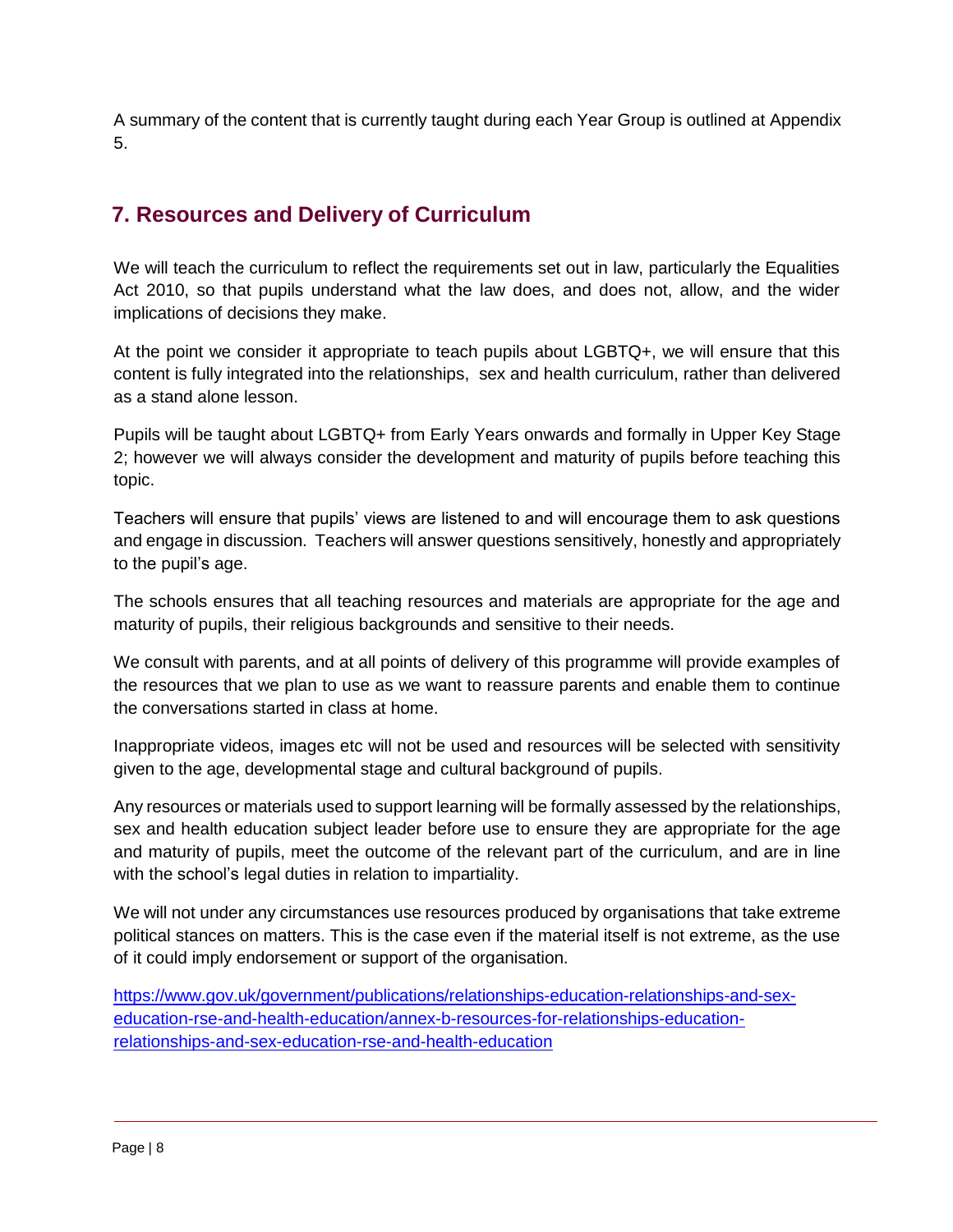Teachers will have the same high expectations of the quality of pupils' work in these subjects as for other curriculum areas. A strong curriculum will build on the knowledge pupils have previously acquired, including in other subjects, with regular feedback provided on pupil progress.

Lessons should be planned to ensure that all pupils of differing abilities are suitably challenged. Teachers will identify and assess the needs of pupils who may require extra support or intervention.

Whilst there is no formal examined assessment for these subjects, we will use a beginning and end of topic assessment to track progress.

We are currently using the following resources to support our curriculum:

PSHE Association building blocks curriculum long term plan

# <span id="page-8-0"></span>**8. External Providers**

External partners may be invited to assist from time to time with the delivery of this programme and will be required to comply with this policy. The school will ensure that the teaching delivered by the external partner fits with the planned curriculum and this policy. The use of external partners is to enhance curriculum rather than as a replacement for the teachers delivering the curriculum.

External agencies can provide speakers, tools and resources to enhance and supplement the curriculum.

It is important when using external agencies to take particular care that the agency and any materials used are appropriate and in line with our legal duties regarding political impartiality. We will:

- forbid the pursuit of partisan political activities by junior pupils
- forbid the promotion of partisan political views in the teaching of any subject in the school

• take reasonably practicable steps to secure that where political issues are brought to the attention of pupils, they are offered a balanced presentation of opposing views

Before delivery of the session the school will discuss the partner's lesson plan and any materials the partner intends to use and ensure that the content is age appropriate for the pupils and meets pupil's needs.

The school will ensure any external partner complies with the Child Protection and Safeguarding Policy.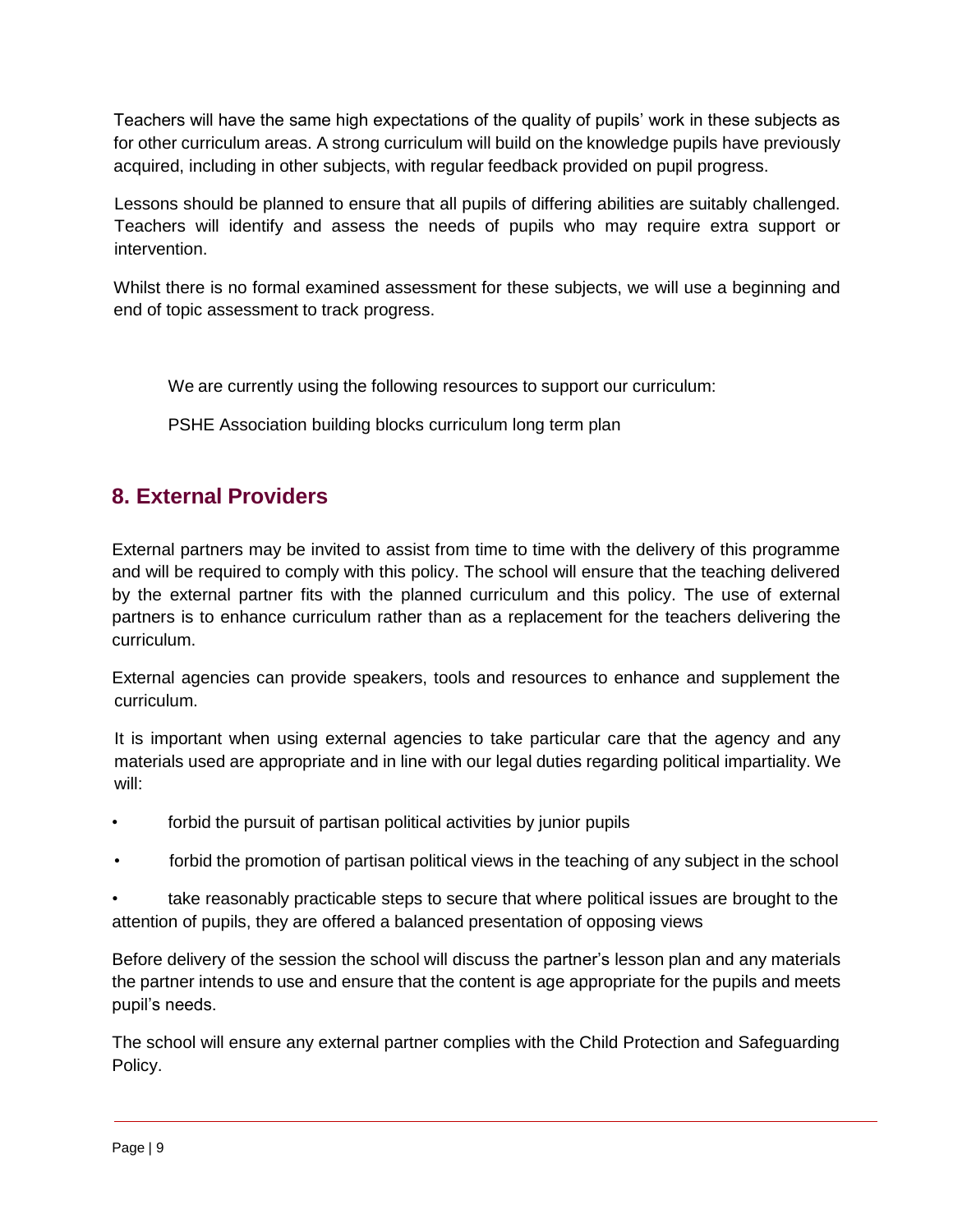## <span id="page-9-0"></span>**9. Links with other curriculum areas**

The school seeks to draw links between Relationships, sex and health education and other curriculum subjects wherever possible. Relationships, sex and health education will be linked to the following subjects in particular:-

- Science pupils learn about the main external parts of the body and changes to the body as it grows from birth to old age, including puberty.
- English when literary texts which touch on emotional aspects of relationships are studied in the English curriculum
- Computing and ICT pupils learn about e-safety, including how to use technology safely, responsibly, respectfully and securely, how to keep personal information private and how to access help and support, and how content in computing relates to online and media topic
- PE pupils explore various physical activities, are physically active for sustained periods of time, engage in competitive sport and understand how exercise can lead to healthier lifestyles.
- Citizenship pupils learn about the requirements of the law, their responsibilities and the possible consequences of their actions.
- PSHE pupils learn about respect and difference, values and characteristics of individuals, in the local context and wider community

# <span id="page-9-1"></span>**10. Consultation with parents and carers**

We understand the important role parents and carers play in enhancing their children's understanding of relationships, sex and health. We also understand how important parents' views are in shaping the curriculum.

The school works closely with parents by establishing open communication. Due to the current circumstances regarding COVID-19, all parents and carers will be consulted in the development and delivery of the curriculum via the internet and/or letter asking for comments.

Parents are carers are provided with the following information via our school, and DDMAT, websites:

- The content of the relationships, sex and health curriculum
- The delivery of the relationships, sex and health curriculum, including what is taught in each year group
- The legalities surrounding withdrawing their child from the subjects
- The resources that will be used to support the curriculum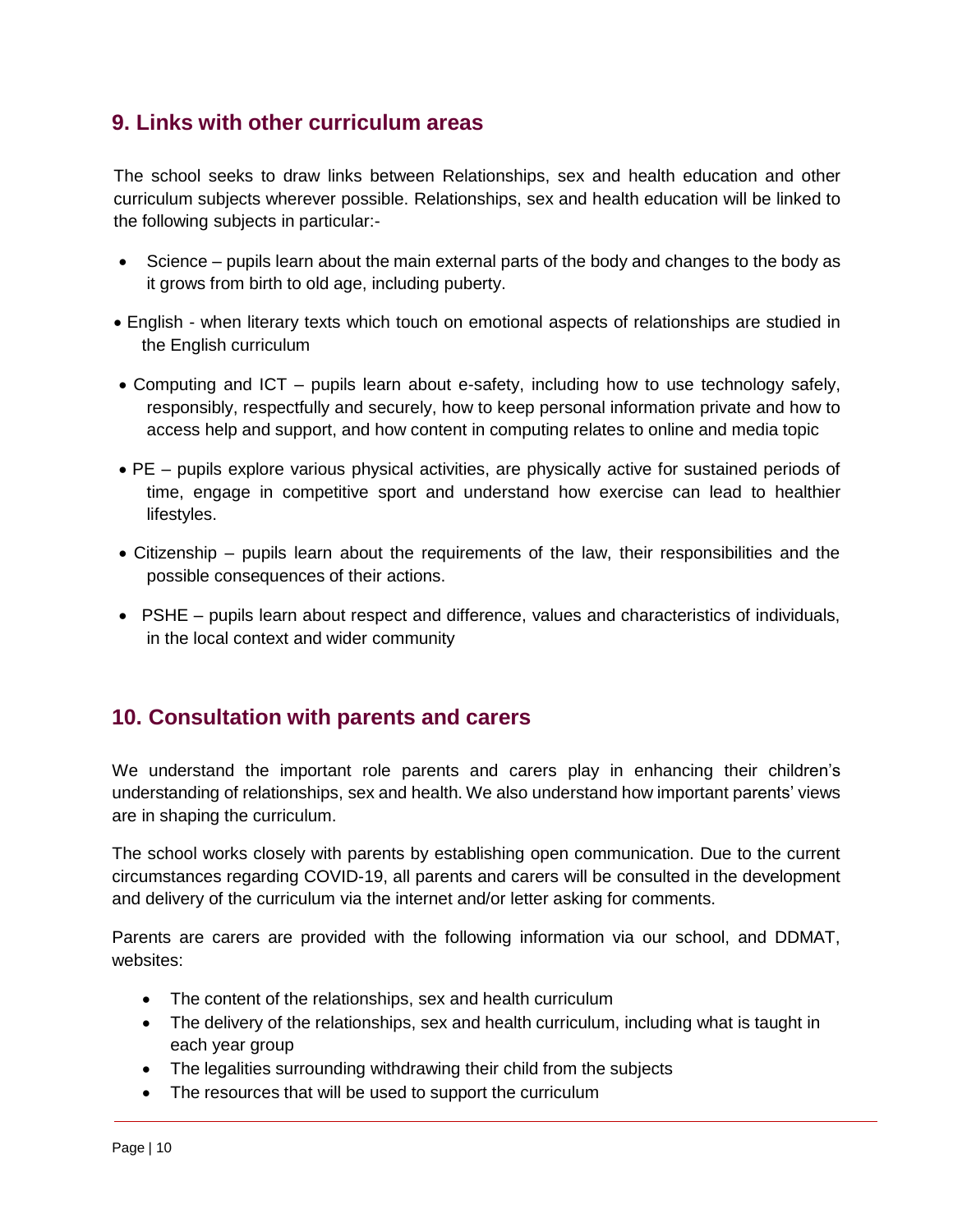# <span id="page-10-0"></span>**11. Right to withdraw from sex education (See appendix 5)**

Relationships and health education are statutory in primary school and parents do not have the right to withdraw their child from these subjects.

Parents have the right to request that their child be withdrawn from some or all of sex education delivered (other than what must be taught as part of the statutory science curriculum). The head teacher will discuss the request with parents and, as appropriate, with the child to ensure that their wishes are understood and to clarify the nature and purpose of the curriculum. The headteacher will document this process to ensure a record is kept.

The head teacher may discuss with parents the benefits of receiving this important education and any detrimental effects that withdrawal might have on the child. This includes social and emotional effects of being excluded, as well as the likelihood of the child hearing their peers' version of what was said in the classes, rather than what was directly said by the teacher

Once those discussions have taken place, the Headteacher will respect the parents' request to withdraw the child except where in respect of content that must be taught as part of the science curriculum. (Please see request form in Appendix 5)

This process is the same for pupils with SEND. However there may be exceptional circumstances where the head teacher may want to take a pupil's specific needs arising from their SEND into account when making this decision.

The head teacher will not grant a request to withdraw a pupil from any sex education delivered as part of the science curriculum.

If a pupil is withdrawn from sex education, the pupil will receive appropriate, purposeful education during the period of withdrawal.

Where there is shared parental responsibility, both parties should, where possible, reach a shared agreement to request that their child is withdrawn from sex education.

Staff training

# <span id="page-10-1"></span>**12. Teacher Wellbeing**

It is essential that teachers can maintain their own wellbeing when delivering the curriculum. There may be times that a topic triggers feelings or thoughts, including of historic, recent or current trauma.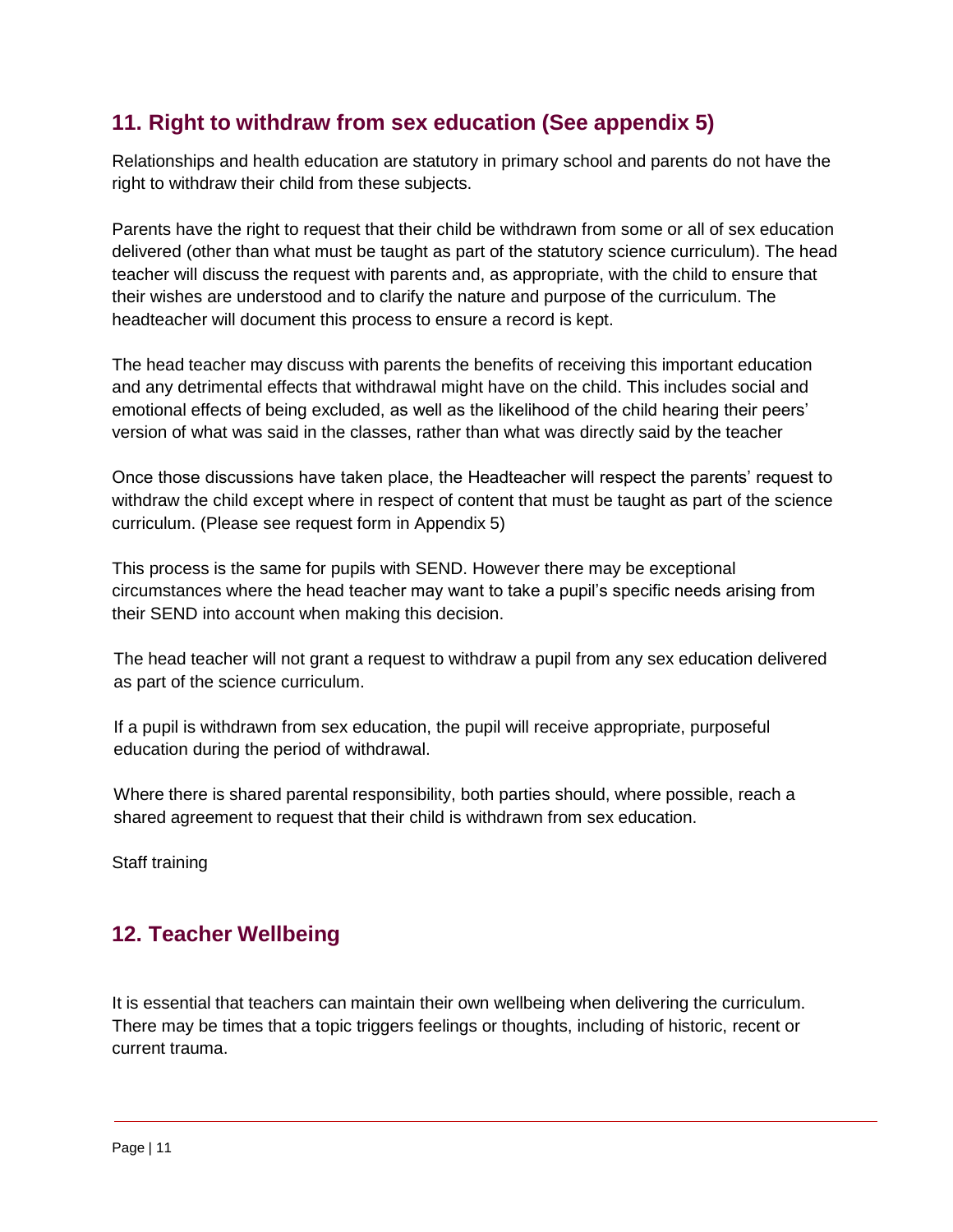It is important for school leaders to appreciate the different nature of these subjects, and be understanding of teachers' individual circumstances and the support they may need.

Leaders will engage teachers in considering their own needs in advance.

It is important that teaching is balanced and not dependent on any personal views teachers may have. Teachers should operate at all times within the framework of this policy, the Teaching Standards and comply with the Equality Act. There is no obligation on teachers to offer information personal to themselves or to share personal views.

Teachers are not required to answer personal questions asked by pupils and should consider, with the support of leaders, how best to handle any such questions.

All staff members will receive appropriate training to ensure they are up-to-date with the relationship, sex and health education programme and any associated issues.

Members of staff responsible for teaching the subjects will undergo further training to ensure they are fully equipped to teach the subjects effectively.

Training of staff will also be scheduled around any updated guidance on the programme and any new developments.

The DfE training modules provide some examples of good practice and approaches to support staff preparing to teach about individual subjects.

[https://www.gov.uk/guidance/teaching-about-relationships-sex-and-health#train-teachers-on](https://www.gov.uk/guidance/teaching-about-relationships-sex-and-health#train-teachers-on-relationships-sex-and-health-education)[relationships-sex-and-health-education](https://www.gov.uk/guidance/teaching-about-relationships-sex-and-health#train-teachers-on-relationships-sex-and-health-education)

# <span id="page-11-0"></span>**13. Bullying and Confidentiality**

The school has a zero tolerance approach to bullying. Any bullying incidents arising out of the relationships, sex and health education, such as those relating to sexual orientation, will be dealt with as seriously as any other bullying incidents in school in accordance with the Behaviour Policy.

Confidentiality within the classroom is an important aspect of relationships, sex and health education and teachers should respect the confidentiality of pupils as far as possible. Pupils will be informed of the duty of confidentiality and will be made aware of what action may be taken if they choose to report a concern or make a disclosure.

If a teacher has any suspicion of inappropriate behaviour or potential abuse, or if any reports are made during lessons as a result of the content of the curriculum this will be reported to the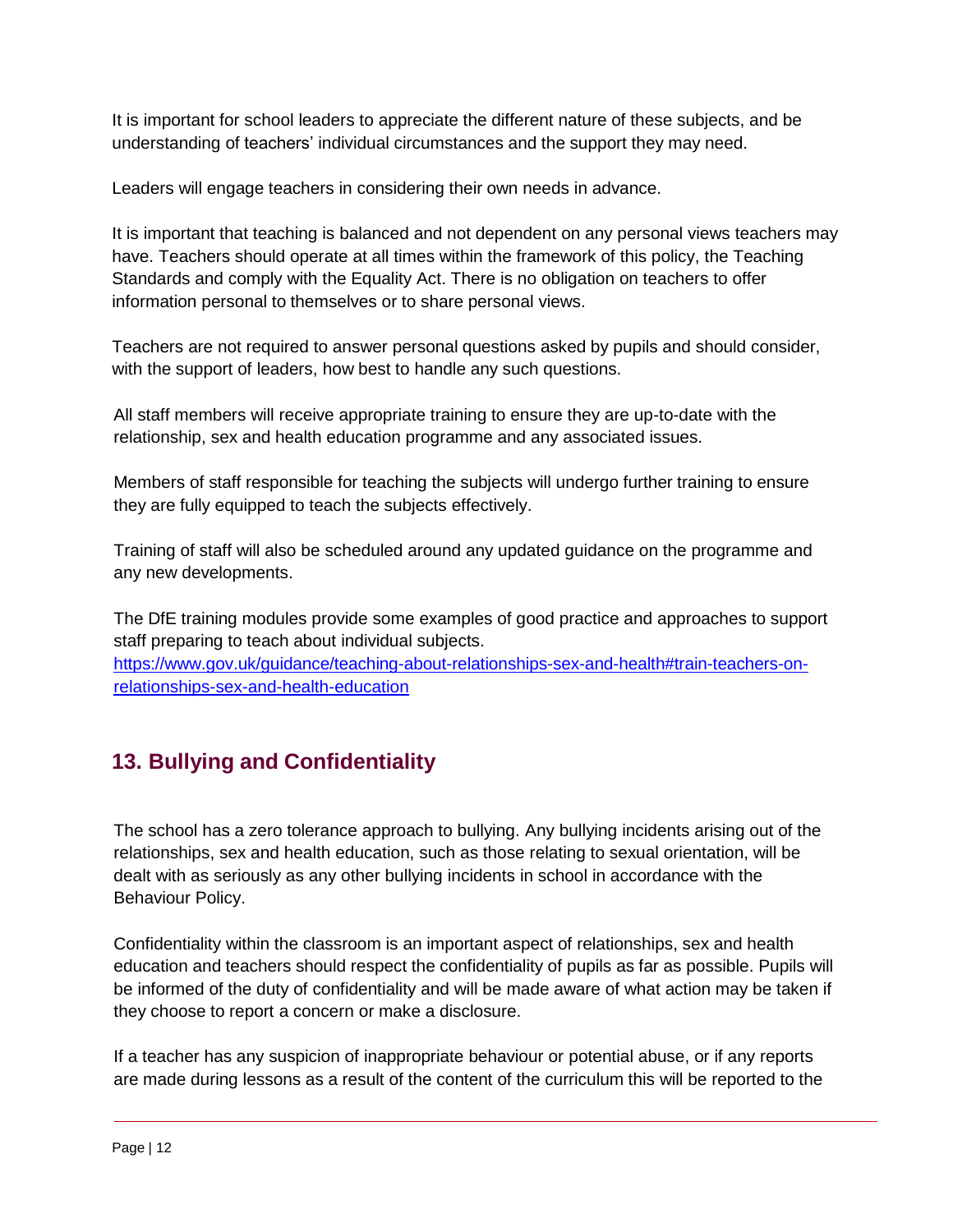Designated Safeguarding Lead and this will be dealt with in line with the Child Protection and Safeguarding Policy.

Dealing with sensitive issues - Conversations within lessons should not lead to any type of bullying, ostracising or other forms of social or emotional harm. Pupils should be aware of this and lessons should be delivered in such a way to ensure this does not happen.

To help create a safe environment for pupils when teaching these topics, we will consider:

- setting ground rules for lessons, where needed, particularly around not sharing personal information (there is guidance on how to create ground rules in the individual subject training modules)
- stopping discussions if personal information is shared in lessons and following up with pupils later where needed
- not promising confidentiality if a pupil confides something concerning
- telling pupils they can ask for help and they will be taken seriously

## <span id="page-12-0"></span>**14. Monitoring and Evaluating the Policy**

This policy will be monitored and reviewed on an annual basis by the relationships, sex and health education subject leader and headteacher.

We will continuously evaluate and review the implementation of relationships education, relationships and sex education and health education, to ensure the quality of provision.

This policy will also be reviewed in light of any changes to statutory guidance, feedback from parents, staff or pupils, and issues in the school or local area that may need addressing.

The Governing Body is responsible for approving this policy.

Any changes made to this policy will be communicated to all staff, parents and, where necessary, pupils.

#### **Ratified by Governors Autumn Term 2021**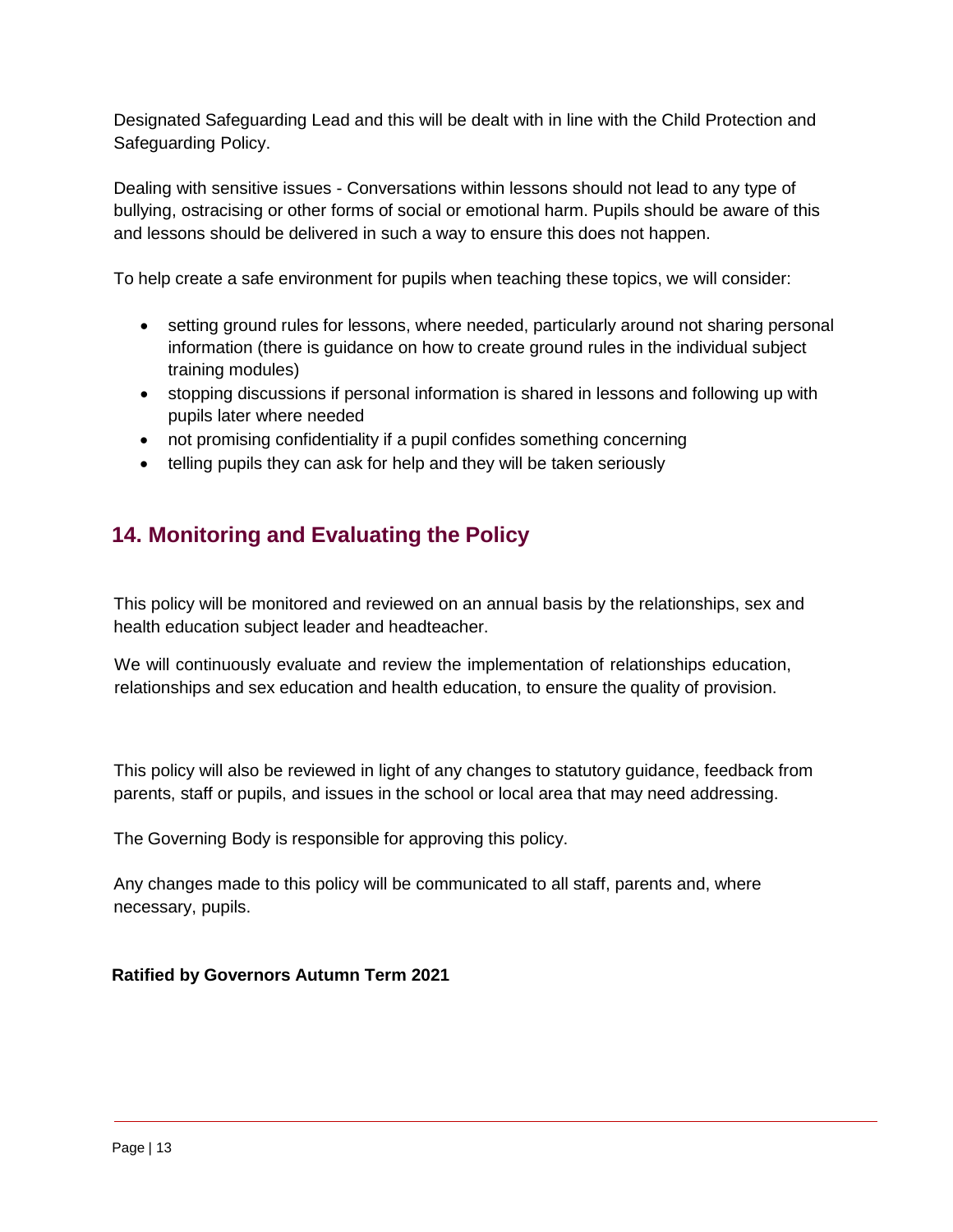## <span id="page-13-0"></span>**15. Appendix 1**

#### **A CHARTER FOR FAITH SENSITIVE AND INCLUSIVE RELATIONSHIPS EDUCATION, RELATIONSHIPS AND SEX EDUCATION (RSE) AND HEALTH EDUCATION (RSHE)<sup>1</sup>**

In The Durham Diocesan MAT we seek to provide Relationships Education, Relationships and Sex Education (RSE) and Health Education (RSHE), which will enable all pupils to flourish.

#### **We commit:**

- 1. **To work in partnership with parents and carers**. This will involve dialogue with parents and carers through all stages of policy development as well as discussing the resources used to teach their children and how they can contribute at home. It must, however, be recognised that the law specifies that what is taught and how it is taught is ultimately a decision for the school.
- 2. **That RSHE will be delivered professionally and as an identifiable part of PSHE**. It will be led, resourced and reported to parents in the same way as any other subject. There will be a planned programme delivered in a carefully sequenced way. Staff will receive regular training in RSHE and PSHE. Any expert visitors or trainers invited into the school to enhance and supplement the programme will be expected to respect the schools published policy for RSHE.
- 3. **That RSHE will be delivered in a way that affords dignity and shows respect to all who make up our diverse community.** It will not discriminate against any of the protected characteristics in the Equality Act2 and will be sensitive to the faith and beliefs of those in the wider school community. RSHE will seek to explain fairly the tenets and varying interpretations of religious communities on matters of sex and relationships and teach these viewpoints with respect. It will value the importance of faithfulness as the underpinning and backdrop for relationships. It will encourage pupils to develop the skills needed to disagree without being disagreeable, to appreciate the lived experience of other people and to live well together.
- 4. **That RSHE will seek to build resilience in our pupils to help them form healthy relationships, to keep themselves safe and resist the harmful influence of pornography in all its forms**. It will give pupils opportunities to reflect on values and influences including their peers, the media, the internet, faith and culture that may have shaped their attitudes to gender, relationships and sex. It will promote the development of the wisdom and skills our pupils need to make their own informed decisions.
- 5. **That RSHE will promote healthy resilient relationships set in the context of character and virtue development**. It will reflect the vision and associated values of the school, promote reverence for the gift of human sexuality and encourage relationships that are hopeful and aspirational.

<sup>1</sup> RSHE is used to indicate either Relationships Education, Relationships and Sex Education and Health Education as determined by the school context since, after consultation with parents and carers primary schools may decide to include elements of sex education in their curriculum.

 $<sup>2</sup>$  The protected characteristics are age, disability, gender reassignment, race, religion or belief, sex, sexual orientation,</sup> marriage and civil partnership and pregnancy and maternity.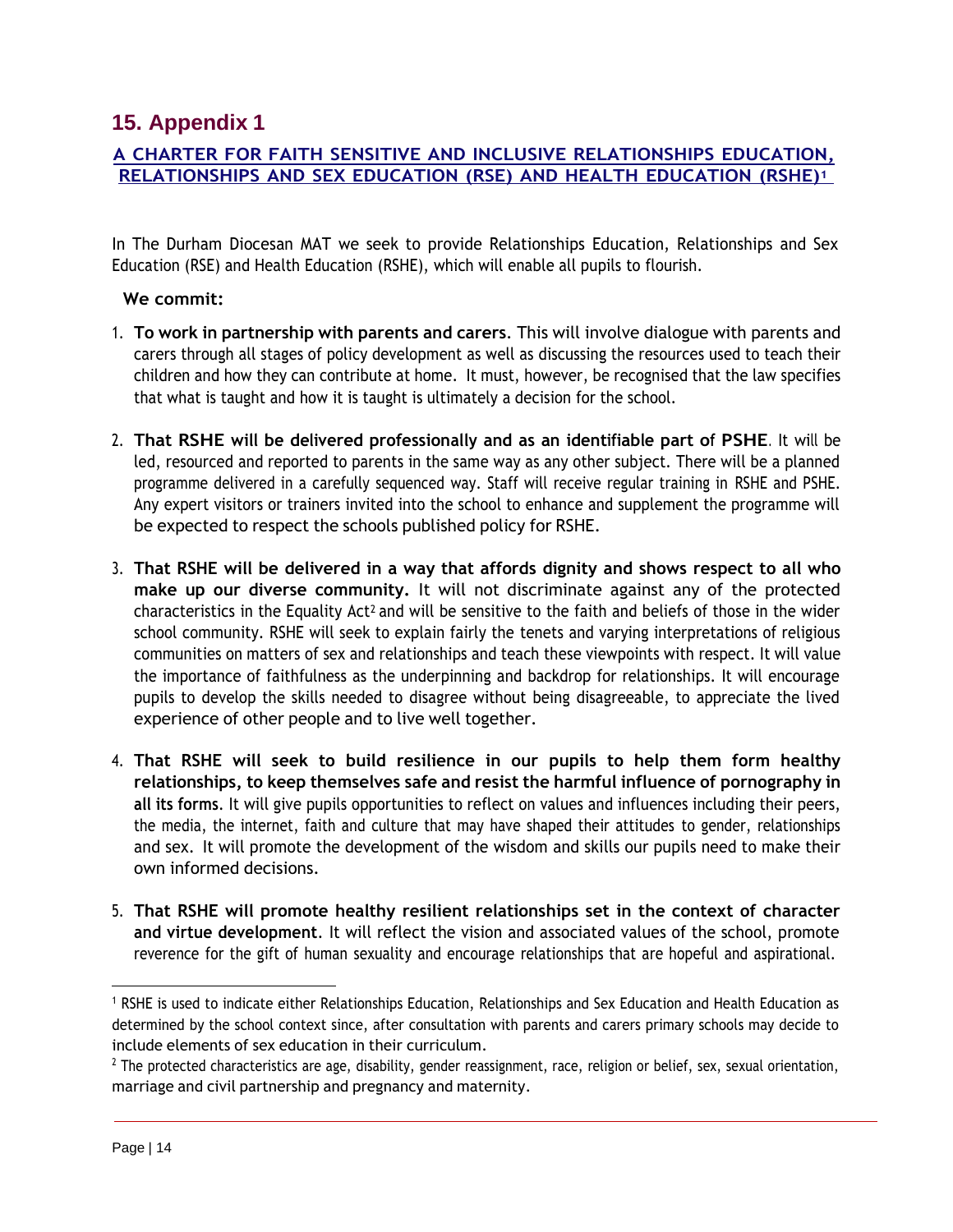Based on the school's values it will seek to develop character within a moral framework based on virtues such as honesty, integrity, self-control, courage, humility, kindness, forgiveness, generosity and a sense of justice but does not seek to teach only one moral position.

- 6. **That RSHE will be based on honest and medically accurate information from reliable sources of information, including about the law and legal rights**. It will distinguish between different types of knowledge and opinions so that pupils can learn about their bodies and sexual and reproductive health as appropriate to their age and maturity.
- 7. **To take a particular care to meet the individual needs of all pupils including those with special needs and disabilities.** It will ensure that lessons and any resources used will be accessible and sensitive to the learning needs of the individual child. We acknowledge the potential vulnerability of pupils who have special needs and disabilities (SEND) and recognise the possibilities and rights of SEND pupils to high quality relationships and sex education.
- 8. **To seek pupils' views about RSHE so that the teaching can be made relevant to their lives.** It will discuss real life issues relating to the age and stage of pupils, including friendships, families, faith, consent, relationship abuse, exploitation and safe relationships online. This will be carefully targeted and age appropriate based on a teacher judgment about pupil readiness for this information in consultation with parents and carers.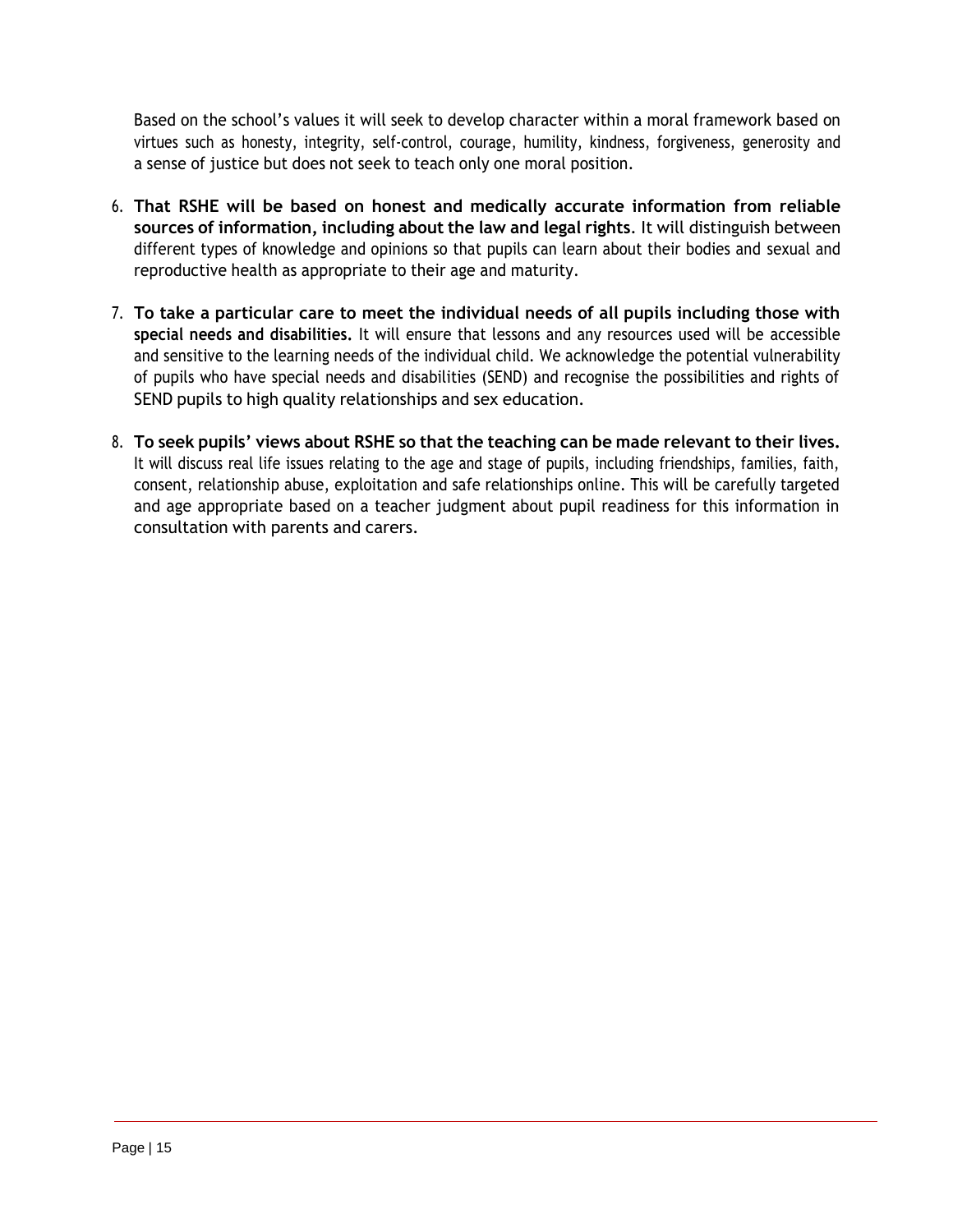## <span id="page-15-0"></span>**16. Appendix 2**

#### **Relationships education overview**

#### **Families and people who care for me**

By the end of primary school, pupils will know:

- 1. That families are important for them growing up because they can give love, security and stability.
- 2. The characteristics of healthy family life, commitment to each other, including in times of difficulty, protection and care for children and other family members, the importance of spending time together and sharing each other's lives.
- 3. That others' families, either in school or in the wider world, sometimes look different from their family, but that they should respect those differences and know that other children's families are also characterised by love and care.
- 4. That stable, caring relationships, which may be of different types, are at the heart of happy families, and are important for children's security as they grow up.
- 5. That marriage represents a formal and legally recognised commitment of two people to each other which is intended to be lifelong.
- 6. How to recognise if family relationships are making them feel unhappy or unsafe, and how to seek help or advice from others if needed.

### **Caring friendships**

By the end of primary school, pupils will know:

- 7. How important friendships are in making us feel happy and secure, and how people choose and make friends.
- 8. The characteristics of friendships, including mutual respect, truthfulness, trustworthiness, loyalty, kindness, generosity, trust, sharing interests and experiences, and support with problems and difficulties.
- 9. That healthy friendships are positive and welcoming towards others, and do not make others feel lonely or excluded.
- 10. That most friendships have ups and downs, but that these can often be worked through so that the friendship is repaired or even strengthened, and that resorting to violence is never right.
- 11. How to recognise who to trust and who not to trust.
- 12. How to judge when a friendship is making them feel unhappy or uncomfortable.
- 13. How to manage conflict.
- 14. How to manage different situations and how to seek help from others if needed.

### **Respectful relationships**

- 15. The importance of respecting others, even when they are very different from them (for example, physically, in character, personality or backgrounds), make different choices, or have different preferences or beliefs.
- 16. Which practical steps they can take in a range of different contexts to improve or support respectful relationships.
- 17. The conventions of courtesy and manners.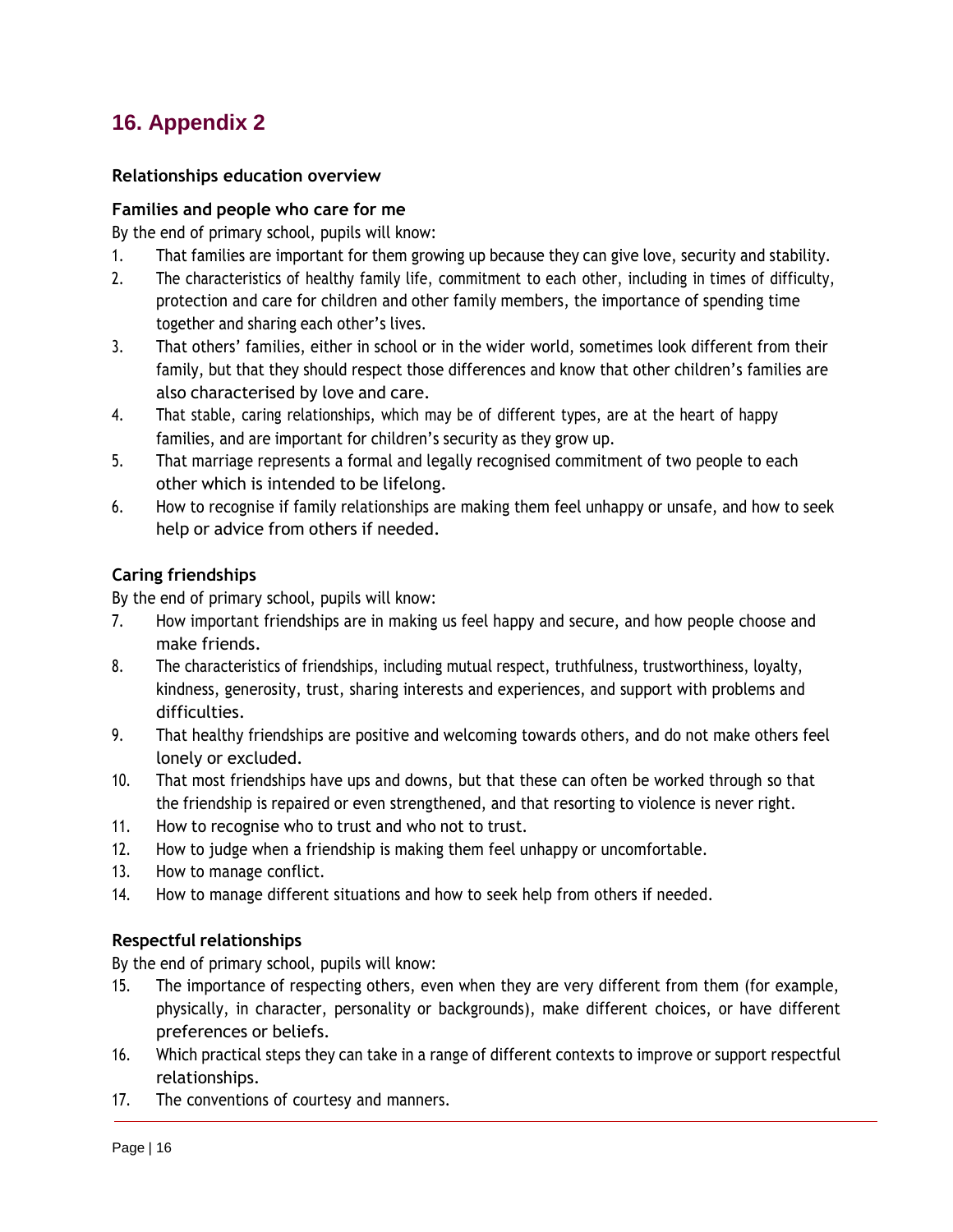- 18. The importance of self-respect and how this links to their own happiness.
- 19. That in school and wider society they can expect to be treated with respect by others, and that in turn they should show due respect to others, including those in positions of authority.
- 20. About the different types of bullying (including cyberbullying), the impact of bullying, responsibilities of bystanders to report bullying to an adult, and how to seek help.
- 21. What a stereotype is, and how they can be unfair, negative or destructive.
- 22. The importance of permission-seeking and giving in relationships with friends, peers and adults.

## **Online relationships**

By the end of primary school, pupils will know:

- 23. That people sometimes behave differently online, including pretending to be someone they are not.
- 24. That the same principles apply to online relationships as to face-to-face relationships, including the importance of respect for others online, even when we are anonymous.
- 25. The rules and principles for keeping safe online.
- 26. How to recognise harmful content and contact online, and how to report these.
- 27. How to critically consider their online friendships and sources of information.
- 28. The risks associated with people they have never met.
- 29. How information and data is shared and used online.

## **Being safe**

- 30. What sorts of boundaries are appropriate in friendships with peers and others including in a digital context.
- 31. About the concept of privacy and the implications of it for both children and adults.
- 32. That it is not always right to keep secrets if they relate to being safe.
- 33. That each person's body belongs to them, and the differences between appropriate and inappropriate or unsafe physical, and other, contact.
- 34. How to respond safely and appropriately to adults they may encounter (in all contexts, including online) who they do not know.
- 35. How to recognise and report feelings of being unsafe or feeling bad about any adult.
- 36. How to ask for advice or help for themselves and others, and to keep trying until they are heard.
- 37. How to report concerns or abuse, and the vocabulary and confidence needed to do so.
- 38. Where to seek advice, for example, from their family, their school and other sources.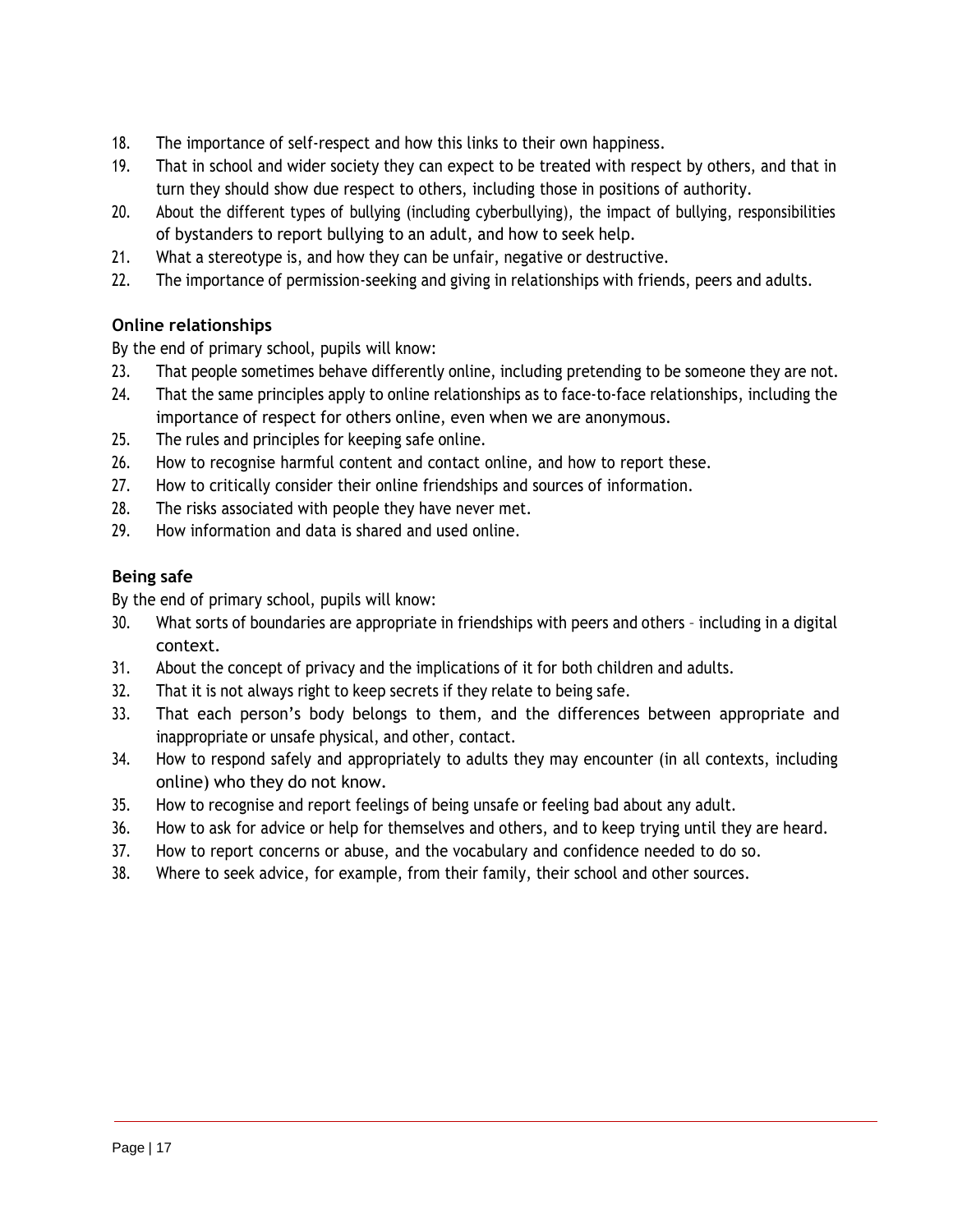## <span id="page-17-0"></span>**17. Appendix 3**

#### **Health education overview**

The focus at primary level is teaching the characteristics of good physical health and mental wellbeing.

#### **Mental wellbeing**

By the end of primary school pupils will know:

- 39. That mental wellbeing is a normal part of daily life, in the same way as physical health.
- 40. That there is a normal range of emotions, e.g. happiness, sadness, anger, fear, surprise and nervousness.
- 41. The scale of emotions that humans experience in response to different experiences and situations.
- 42. How to recognise and talk about their emotions, including having a varied vocabulary of words to use when talking about their own and others' feelings.
- 43. How to judge whether what they are feeling and how they are behaving is appropriate and proportionate.
- 44. The benefits of physical exercise, time outdoors, community participation, and voluntary and service-based activity on mental wellbeing and happiness.
- 45. Simple self-care techniques, including the importance of rest, time spent with friends and family, and the benefits of hobbies and interests.
- 46. How isolation and loneliness can affect children and that it is very important they discuss their feelings with an adult and seek support.
- 47. That bullying (including cyberbullying) has a negative and often lasting impact on mental wellbeing.
- 48. Where and how to seek support (including recognising the triggers for seeking support), extending to who in school they should speak to if they are worried about themselves or others.
- 49. That it is common to experience mental ill health and, for the many people who do, the problems can be resolved if the right support is made available, especially if accessed early enough.

#### **Internet safety and harms**

- 50. That for most people, the internet is an integral part of life and has many benefits.
- 51. About the benefits of rationing time spent online.
- 52. The risks of excessive time spent on electronic devices.
- 53. The impact of positive and negative content online on their own and others' mental and physical wellbeing.
- 54. How to consider the effect of their online actions on others.
- 55. How to recognise and display respectful behaviour online.
- 56. The importance of keeping personal information private.
- 57. Why social media, some computer games and online gaming, for example, are age-restricted.
- 58. That the internet can also be a negative place where online abuse, trolling, bullying and harassment can take place, which can have a negative impact on mental health.
- 59. How to be a discerning consumer of information online, including understanding that information (inclusive of that from search engines) is ranked, selected and targeted.
- 60. Where and how to report concerns and get support with issues online.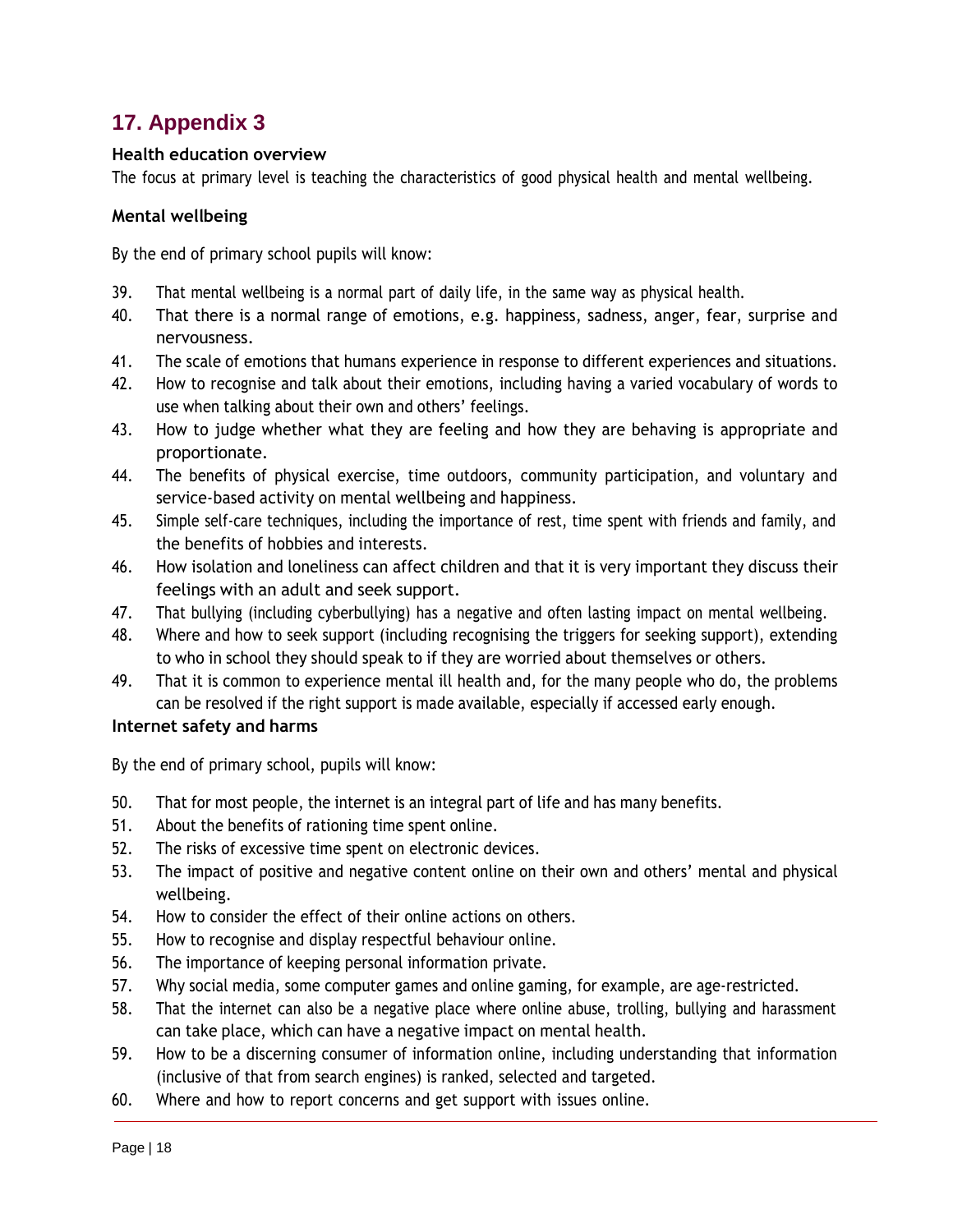### **Physical health and fitness**

By the end of primary school, pupils will know:

- 61. The characteristics and mental and physical benefits of an active lifestyle.
- 62. The importance of building regular exercise into daily and weekly routines and how to achieve this, for example by walking or cycling to school, a daily active mile, or other forms of regular, vigorous exercise.
- 63. The risks associated with an inactive lifestyle, including obesity.
- 64. How and when to seek support, including which adults to speak to in school if they are worried about their health.

#### **Healthy eating**

By the end of primary school, pupils will know:

- 65. What constitutes a healthy diet, including an understanding of calories and other nutritional content.
- 66. The principles of planning and preparing a range of healthy meals.
- 67. The characteristics of a poor diet and risks associated with unhealthy eating, including obesity, and other behaviours, e.g. the impact of alcohol on diet or health.

#### **Drugs alcohol and tobacco**

By the end of primary school, pupils will know:

68. The facts about legal and illegal harmful substances and associated risks, including smoking, alcohol use and drug-taking.

#### **Health and prevention**

By the end of primary school, pupils will know:

- 69. How to recognise early signs of physical illness, such as weight loss or unexplained changes to the body.
- 70. About safe and unsafe exposure to the sun, and how to reduce the risk of sun damage, including skin cancer.
- 71. The importance of sufficient good-quality sleep for good health, and that a lack of sleep can affect weight, mood and ability to learn.
- 72. About dental health and the benefits of good oral hygiene and dental flossing, including regular check-ups at the dentist.
- 73. About personal hygiene and germs including bacteria and viruses, how they are spread and treated, and the importance of hand washing.
- 74. The facts and science relating to immunisation and vaccination.

#### **Basic first aid**

- 75. How to make a clear and efficient call to emergency services if necessary.
- 76. Concepts of basic first-aid, for example dealing with common injuries, including head injuries.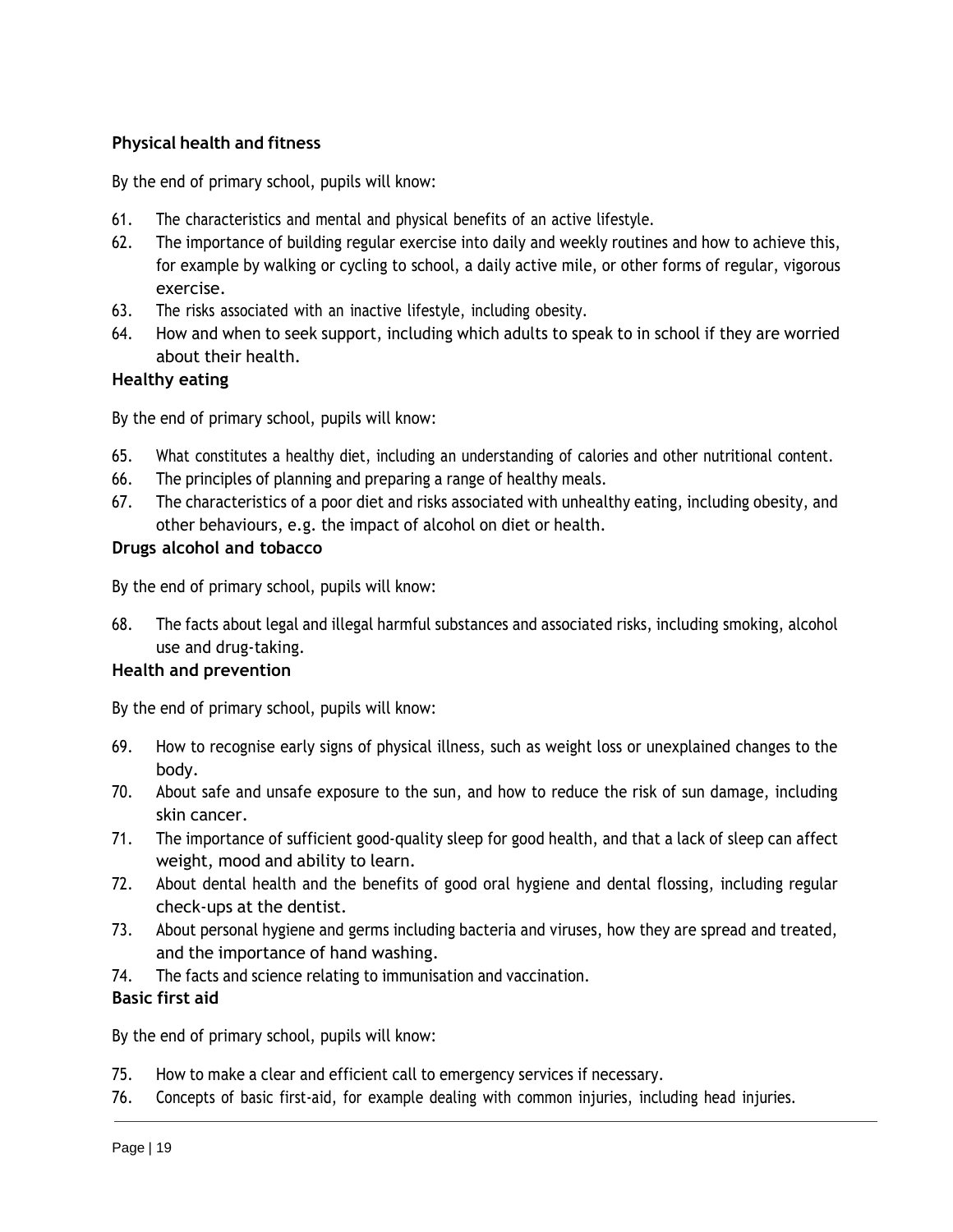## **Changing adolescent body**

- 77. Key facts about puberty and the changing adolescent body, particularly from age 9 through to age 11, including physical and emotional changes.
- 78. About menstrual wellbeing and key facts relating to the menstrual cycle.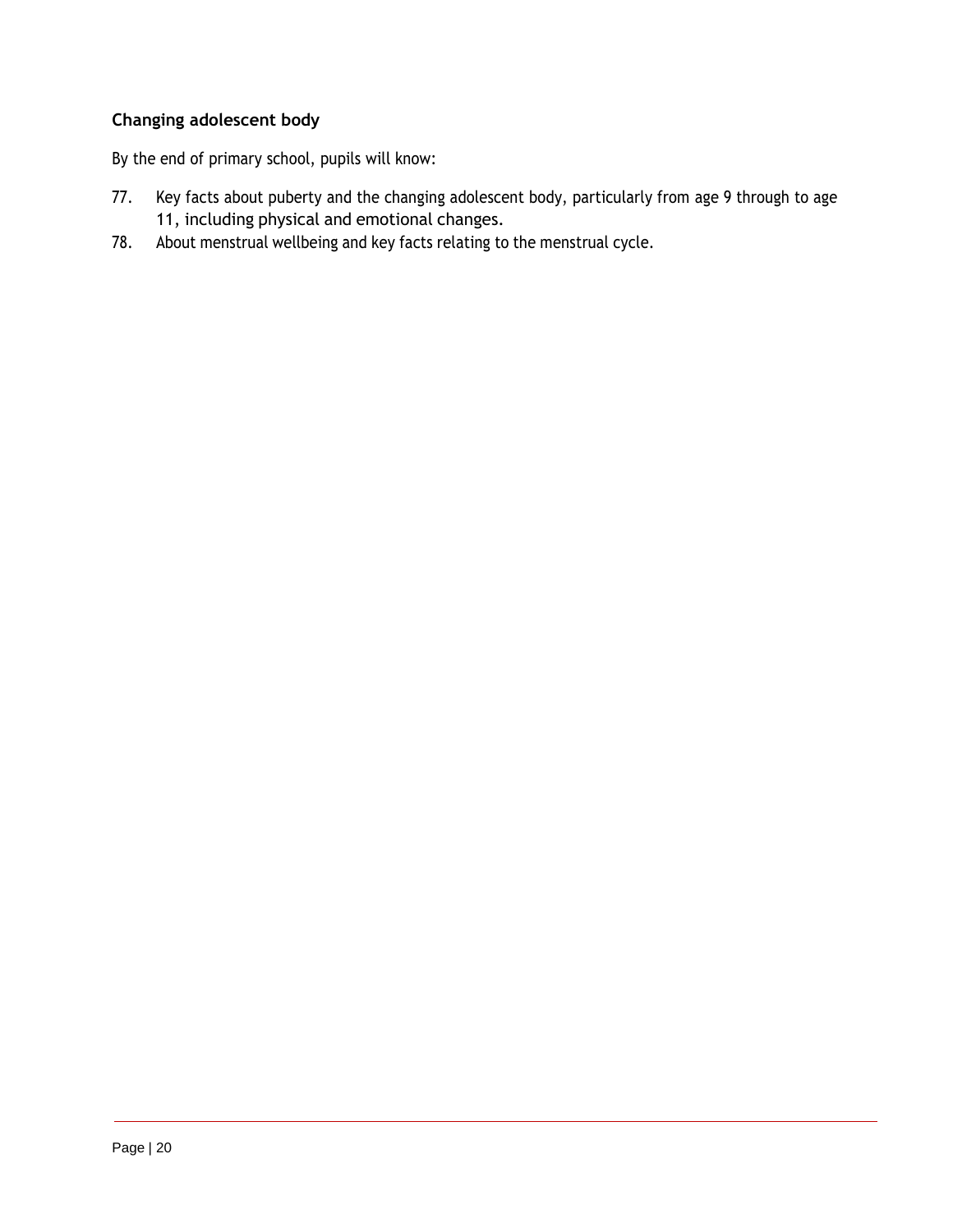## <span id="page-20-0"></span>**18. Appendix 4**

### **Outline of Relationships Education, Sex Education and Health Education per year group.**

The school plans a progressive curriculum, topics are built upon prior knowledge taught in previous years as they progress through school to provide a smooth transition to secondary school.

We will deliver a carefully sequenced and coherent curriculum, by:

• identifying the essential concepts, knowledge, skills and principles of the subject and providing an opportunity for all pupils to learn and master these critical components

- ensuring pupils' thinking is focused on key ideas within the subject
- working with experienced colleagues to accumulate and refine a collection of powerful analogies, illustrations, examples, explanations and demonstrations

• using resources and materials aligned with the school curriculum (for example, printed or online textbooks or shared resources designed by experienced colleagues that carefully sequence content) • being aware of common misconceptions and discussing with experienced colleagues how to help pupils master important concepts.

#### **Ensuring content is appropriate**

The safety of children is of paramount importance in school.

Teachers should be aware of age inappropriate material on the internet. Great caution should be exercised before setting any assignment, in class or at home, that involves researching a subject where there is a high risk that a child could accidentally be exposed to age inappropriate material, such as pornography. Particularly at primary level, teachers should be careful not to expose children to over-sexualised content.

Knowledge about safer sex and sexual health is important to ensure that young people are equipped to make safe, informed and healthy choices. This should be delivered in a non-judgemental, factual way and allow scope for young people to ask questions in a safe environment. Schools have the freedom to develop an age-appropriate, developmental curriculum which meets the needs of their young people, in consultation with parents and the local community.

Teachers will be mindful of the law and legal requirements and be careful not to condone or encourage illegal political activity or the use of illegal drugs.

We are aware that topics involving gender and biological sex can be complex and sensitive matters to navigate. We will not reinforce harmful stereotypes, for instance by suggesting that children might be a different gender based on their personality and interests or the clothes they prefer to wear. Resources used in teaching about this topic must always be age-appropriate and evidence based. Materials which suggest that non-conformity to gender stereotypes should be seen as synonymous with having a different gender identity will not be used and we will not work with external agencies or organisations that produce such material. While teachers should not suggest to a child that their non-compliance with gender stereotypes means that either their personality or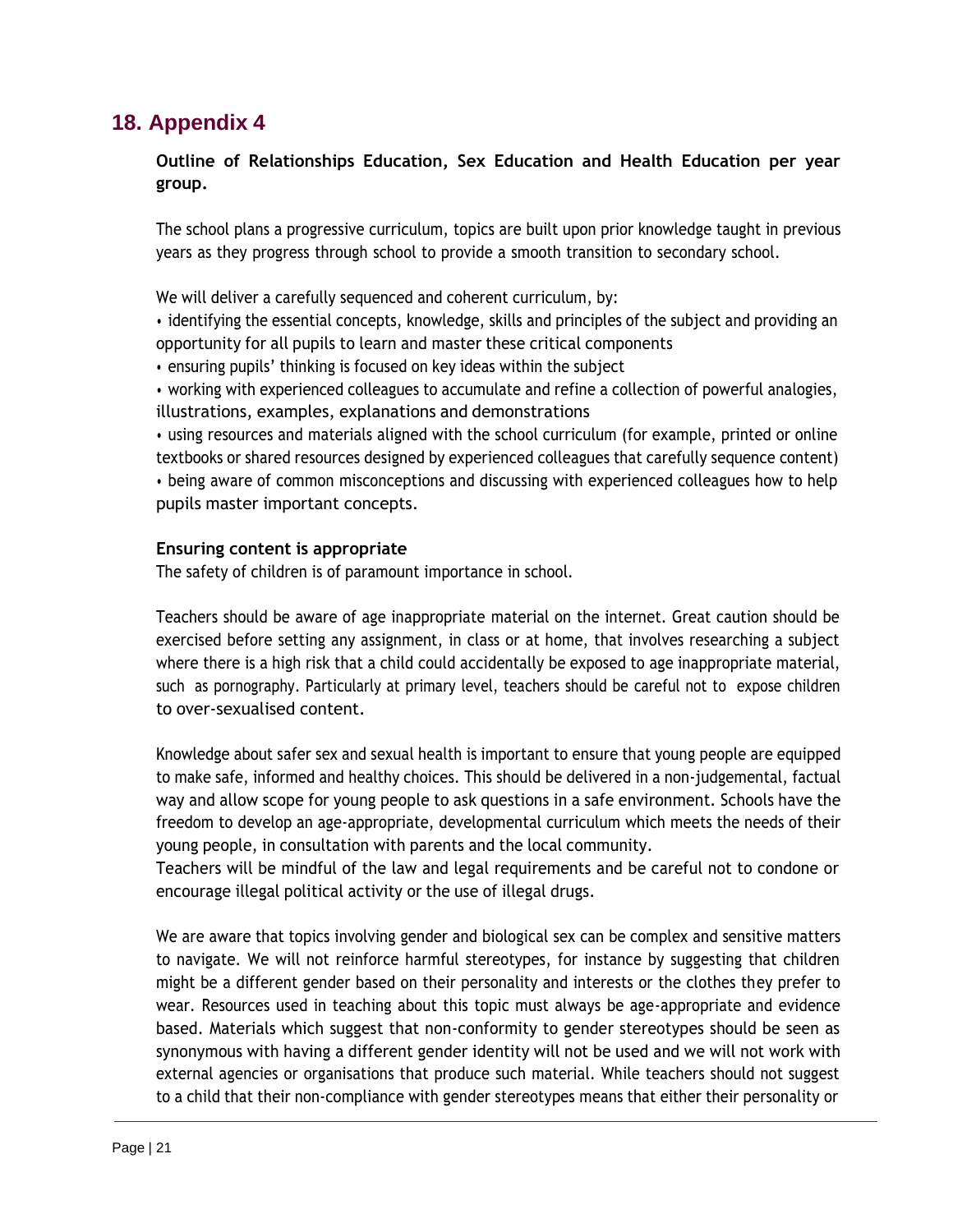their body is wrong and in need of changing, teachers should always seek to treat individual students with sympathy and support.

A summary of the content that is currently taught during each Year Group is including in the **DDMAT Programme of Study for Relationships Education, Sex Education and Health Education (see below)**

|           | <b>Autumn: Relationships</b>                                                              |                                                                                                   |                                                                                                                    | Spring: Living in the wider world                                                                               |                                                                                               |                                                                                                                     | Summer: Health and Wellbeing                                                                                                            |                                                                                                                                    |                                                                                                                         |
|-----------|-------------------------------------------------------------------------------------------|---------------------------------------------------------------------------------------------------|--------------------------------------------------------------------------------------------------------------------|-----------------------------------------------------------------------------------------------------------------|-----------------------------------------------------------------------------------------------|---------------------------------------------------------------------------------------------------------------------|-----------------------------------------------------------------------------------------------------------------------------------------|------------------------------------------------------------------------------------------------------------------------------------|-------------------------------------------------------------------------------------------------------------------------|
|           | <b>Families and</b><br>friendships                                                        | Safe relationships                                                                                | <b>Respecting</b><br>ourselves and<br>others                                                                       | Belonging to a<br>community                                                                                     | Media literacy and<br>digital resilience                                                      | Money<br>and work                                                                                                   | Physical health and<br><b>Mental wellbeing</b>                                                                                          | <b>Growing and</b><br>changing                                                                                                     | Keeping safe                                                                                                            |
| ₩<br>Year | Roles of different<br>people: families:<br>feeling cared for                              | Recognising privacy;<br>staying safe; seeking<br>permission.                                      | How behaviour<br>affects others; being<br>polite and respectful                                                    | What rules are:<br>caring for others'<br>needs; looking after<br>the environment.                               | Using the internet<br>and digital devices:<br>communicating<br>cinlines                       | Strengths and<br>interests; jobs in the<br>community.                                                               | Keeping healthy:<br>food and exercise.<br>hygiene routines;<br>sun safety                                                               | Recognising what<br>makes them unique<br>and special; feelings.<br>managing when<br>things go wrong                                | How rules and age<br>restrictions help us:<br>keeping safe online                                                       |
| 2<br>Year | Making friends:<br>teeling lonely and<br>getting help                                     | Managing secrets:<br>resisting pressure.<br>and getting help:<br>recognising hurtful<br>behaviour | Recognising things<br>in common and<br>differences; playing<br>and working coop-<br>eratively: sharing<br>opinions | Belonging to a<br>group; roles and<br>responsibilities:<br>being the same.<br>and different in the<br>community | The internet in<br>everyday life; online<br>content and infor-<br>maticin                     | What money is:<br>needs and wants:<br>looking after money                                                           | Why sleep is im-<br>portant; medicines<br>and keeping healthy.<br>keeping teeth<br>healthy; managing<br>feelings and asking<br>for help | Growing older:<br>naming body parts;<br>reoving class or year                                                                      | Safety in different<br>environments; risk<br>and safety at home:<br>emergencies                                         |
| s<br>Year | What makes a<br>family: features of<br>family life                                        | Personal boundary<br>les: safely respond-<br>ing to others; the<br>impact of hurtful<br>behaviour | Recognising re-<br>spectful behaviour:<br>the importance of<br>self-respect; courte-<br>sy and being polite        | The value of rules<br>and laws: rights.<br>freedoms and re-<br>sponsibilities                                   | How the internet<br>is used; assessing<br>information online                                  | Different jobs and<br>skills; job ste-<br>reotypes; setting<br>personal goals                                       | Health choices and<br>habits; what affects<br>feelings; expressing<br>feelings                                                          | Personal strengths<br>and achievements:<br>managing and re-<br>framing setbacks                                                    | Risks and hazards:<br>safety in the local<br>environment and<br>unfamiliar places                                       |
| 4<br>Year | Pasitive friendships.<br>including online                                                 | Responding to<br>hurtful behaviour:<br>managing confiden-<br>tiality; recognising<br>risks online | Respecting differ-<br>ences and similari-<br>ties; discussing dif-<br>ference sensitively                          | What makes a<br>community: shared<br>responsibilities                                                           | How data is shared<br>and used                                                                | Making decisions<br>about money; using<br>and keeping money<br>safe                                                 | Maintaining a bal-<br>anced lifestyle; oral<br>hypiene and dental<br>care                                                               | Physical and emp-<br>tional changes in<br>puberty; external<br>genitalia: personal<br>hypene mutines;<br>support with pu-<br>berty | Medicines and<br>household products;<br>drugs common to<br>everyday life.                                               |
| S<br>Year | Managing friend-<br>ships and geer<br>influence                                           | Physical contact and<br>feeling safe                                                              | Responding respect-<br>fully to a wide range<br>of people; recognis-<br>ing prejudice and<br>discrimination-       | Protecting the ervi-<br>ronment; compas-<br>sion towards others.                                                | How information<br>online is targeted:<br>different media<br>types, their role and<br>impiact | Identifying job inter-<br>ests and aspirations:<br>what influences<br>career choices:<br>workplace stereo-<br>types | Healthy sleep<br>habits: sun safety:<br>medicines, vaccina-<br>tions, immunisations<br>and allergies                                    | Personal identity;<br>recognising individ-<br>uality and different.<br>qualities: mental<br>wellbeing                              | Keeping safe in<br>different situations.<br>including responding<br>in emergencies, first<br>aid and FGM                |
| ó<br>Year | Attraction to others:<br>romantic relation-<br>ships; civil partner-<br>ship and marriage | Recognising and<br>managing pressure;<br>consent in different<br>situations                       | Expressing coin-<br>kins and respecting<br>other points of view.<br>including discussing<br>topical issues         | Valuing diversity;<br>challenging discrim-<br>ination and stereo-<br><b>types</b>                               | Evaluating media<br>sources: sharing<br>things online                                         | Influences and<br>attitudes to money:<br>money and financial<br>risks                                               | What affects mental<br>health and ways<br>to take care of it:<br>managing change.<br>loss and bereave-<br>ment: managing<br>time online | Human reproduc-<br>tion and birth:<br>increasing indepen-<br>dence; managing<br>transition                                         | Keeping personal<br>information safe:<br>regulations and<br>choices: drug use<br>and the law; drug<br>use and the media |

#### DDIMADY DOLE EDLICATION-LONG TEDM OVEDVIEW THEMATIC MODEL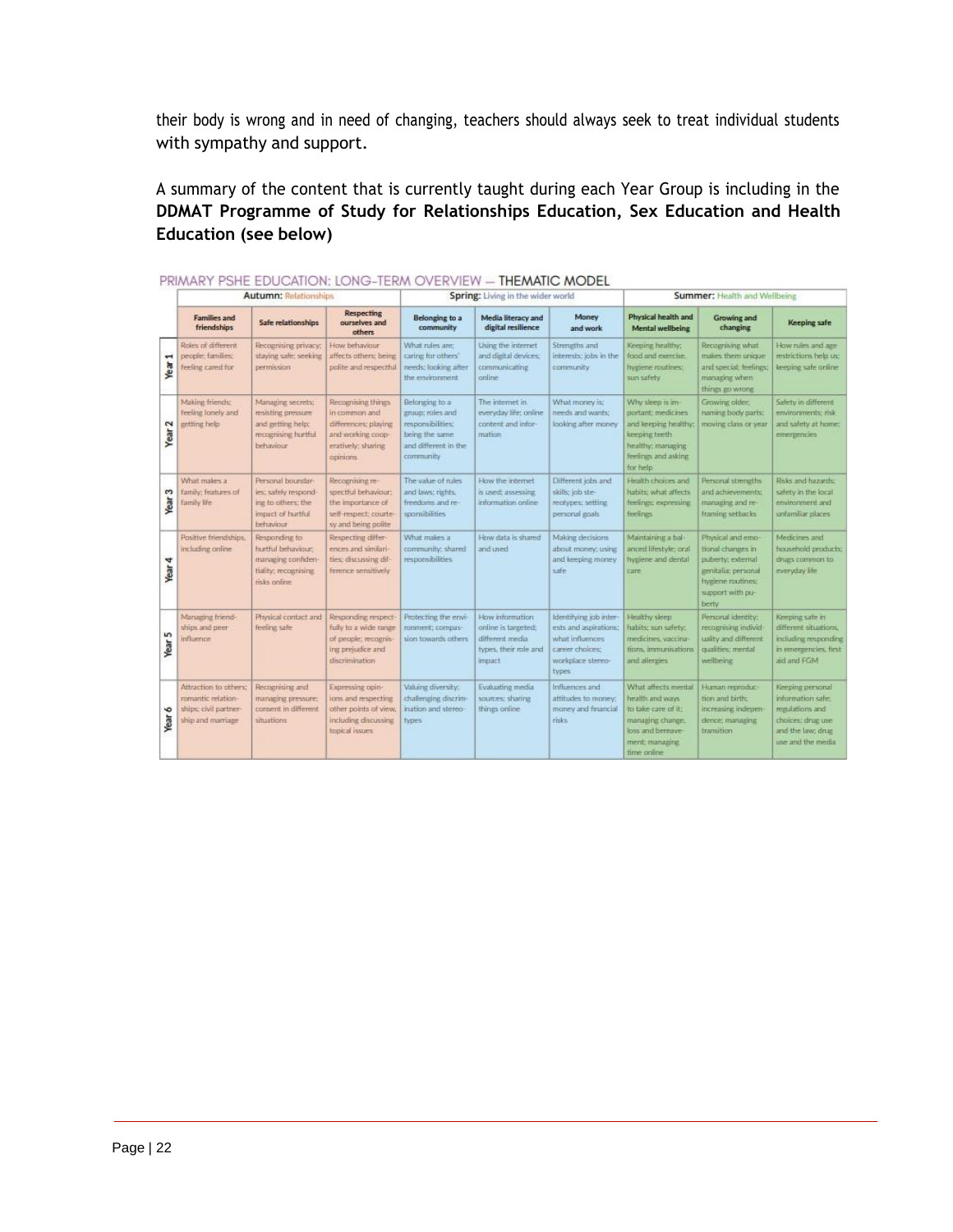## <span id="page-22-0"></span>**19. Appendix 5**

#### **Right to be excused from sex education (commonly referred to as the right to withdraw)**

'It is important that the transition phase before moving to secondary school supports pupils' ongoing emotional and physical development effectively. The Department (of Education) continues to **recommend therefore that all primary schools should have a sex education programme tailored to the age and the physical and emotional maturity of the pupils**. It should ensure that both boys and girls are prepared for the changes that adolescence brings and – drawing on knowledge of the human life cycle set out in the national curriculum for science - how a baby is conceived and born.' **Statutory guidance, Relationships education (Primary), Updated 25 July 2019**

Parents and carers have the right to request that their child be withdrawn from some or all of sex education delivered as part of statutory RSE. Before granting any such request it would be good practice for the headteacher to discuss the request with parents and, as appropriate, with the child to ensure that their wishes are understood and to clarify the nature and purpose of the curriculum. Schools will want to document this process to ensure a record is kept.

Good practice is also likely to include the headteacher discussing with parents and carers the benefits of receiving this important education and any detrimental effects that withdrawal might have on the child. This could include any social and emotional effects of being excluded, as well as the likelihood of the child hearing their peers' version of what was said in the classes, rather than what was directly said by the teacher. It should be noted that the detrimental effects maybe mitigated if the parents propose to deliver sex education to their child at home instead.

Once those discussions have taken place, except in exceptional circumstances for example where there are child protection concerns, the school should respect the parents' and carers' request to withdraw the child.

This process is the same for pupils with Special Educational Needs and / or Disabilities. However there may be exceptional circumstances where the headteacher may want to take a pupil's specific needs arising from their SEND into account when making this decision.

If a pupil is excused from sex education, it is the school's responsibility to ensure that the pupil receives appropriate, purposeful education during the period of withdrawal. **There is no right to withdraw from Relationships Education or Health Education.**

Headteachers **should** grant a request to withdraw a pupil from sex education covered in the **'Changing adolescent body'** unit, which includes:

- key facts about puberty and the changing adolescent body, particularly from age 9 through to age 11, including physical and emotional changes.
- about menstrual wellbeing including the key facts about the menstrual cycle.
- to identify and name the main parts of the body including external genitalia (e.g. vulva, vagina, penis, testicles)

Headteachers **cannot** grant a request to withdraw a pupil from any sex education delivered in primary schools, as part of the science curriculum. This includes: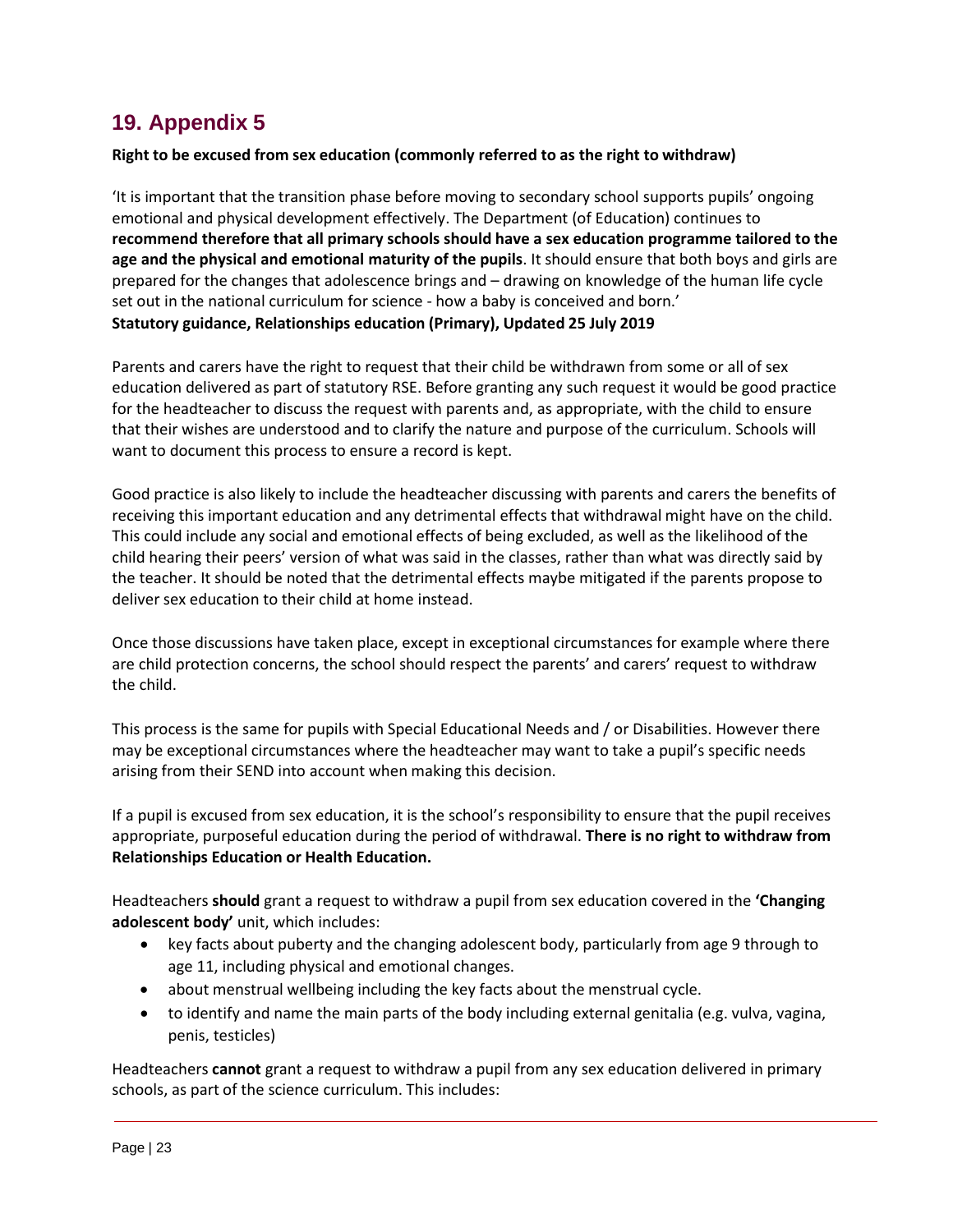#### **Key Stage 1 - Year 2 Animals, including humans Statutory requirements**

Pupils should be taught to:

- notice that animals, including humans, have offspring which grow into adults
- find out about and describe the basic needs of animals, including humans, for survival (water, food and air)
- describe the importance for humans of exercise, eating the right amounts of different types of food, and hygiene.

#### **Notes and guidance (non-statutory)**

Pupils should be introduced to the basic needs of animals for survival, as well as the importance of exercise and nutrition for humans. They should also be introduced to the processes of reproduction and growth in animals. The focus at this stage should be on questions that help pupils to recognise growth; they should not be expected to understand how reproduction occurs.

The following examples might be used: egg, chick, chicken; egg, caterpillar, pupa, butterfly; spawn, tadpole, frog; lamb, sheep. Growing into adults can include reference to baby, toddler, child, teenager, adult.

Pupils might work scientifically by: observing, through video or first-hand observation and measurement, how different animals, including humans, grow; asking questions about what things animals need for survival and what humans need to stay healthy; and suggesting ways to find answers to their questions.

#### **Key Stage 2 - Year 5**

#### **Living things and their habitats Statutory requirements**

Pupils should be taught to:

- describe the differences in the life cycles of a mammal, an amphibian, an insect and a bird
- describe the life process of reproduction in some plants and animals.

#### **Animals, including humans Statutory requirements**

Pupils should be taught to:

• describe the changes as humans develop to old age.

#### **Notes and guidance (non-statutory)**

Pupils should draw a timeline to indicate stages in the growth and development of humans. They should learn about the changes experienced in puberty.

Pupils could work scientifically by researching the gestation periods of other animals and comparing them with humans; by finding out and recording the length and mass of a baby as it grows.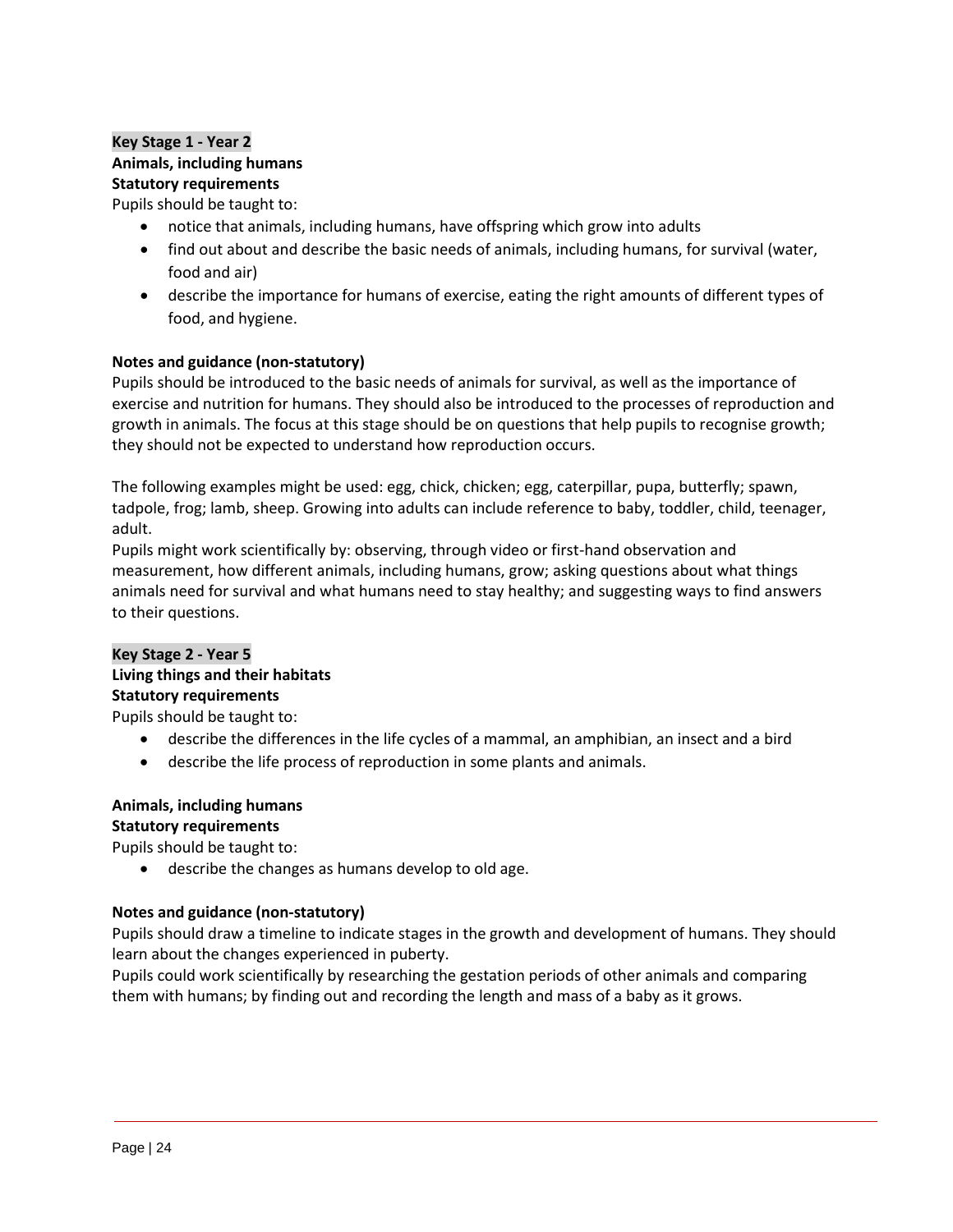| To be completed by parents / carers                                                           |  |
|-----------------------------------------------------------------------------------------------|--|
| Name of child                                                                                 |  |
| Class                                                                                         |  |
| Name of parents / carers                                                                      |  |
| Reasons for withdrawing from sex education                                                    |  |
| Any other information you would like school to<br>consider                                    |  |
| Parents (s) / carer (s) signature                                                             |  |
| Date                                                                                          |  |
| To be completed by school                                                                     |  |
| Agreed actions from the discussion with<br>parents / carers<br>Include notes from the meeting |  |

## **Parent / Carer Form: Withdrawal from Sex Education**